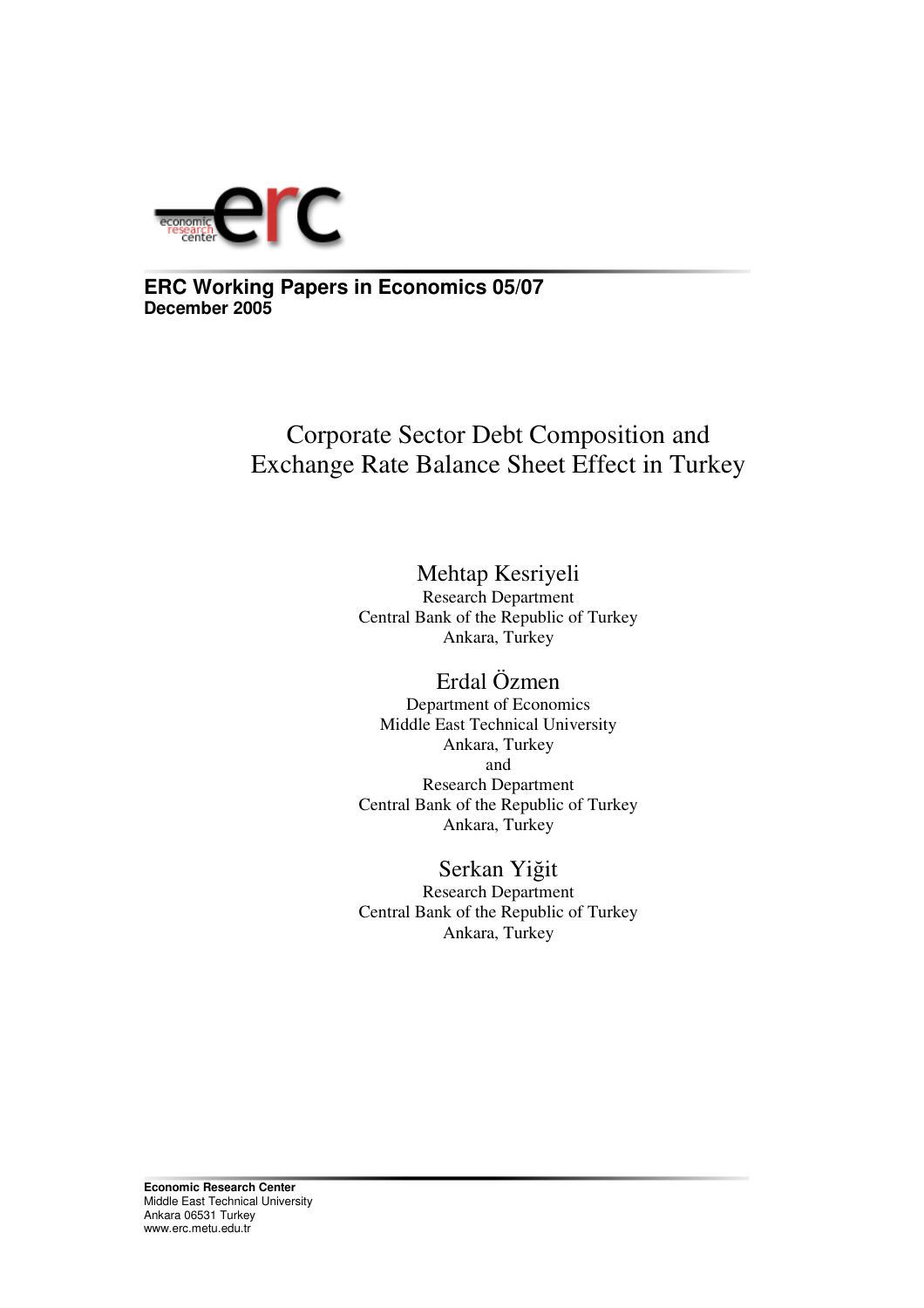# **Corporate Sector Debt Composition and Exchange Rate Balance Sheet Effect in Turkey** 1

*September 2005, First Draft*

## **Mehtap Kesriyeli** a **Erdal Özmen** a, b **Serkan Yiit** a

<sup>a</sup> Central Bank of the Republic of Turkey, Research Department, Ankara, Turkey. <sup>b</sup> Middle East Technical University, Department of Economics, Ankara, Turkey.

### **ABSTRACT**

This paper investigates the causes and balance sheet effect consequences of the liability dollarisation of non-financial sectors in Turkey using the Company Accounts database compiled by the Central Bank of Turkey. The results from the panel EGLS and GMM procedures suggest that both sector-specific (tangibility, leverage ratio, export share) and macroeconomic condition variables (inflation, real exchange rate change, budget deficits and confidence) are significant in explaining the corporate sector liability dollarisation. Firms are found to match only partially the currency composition of their debt with their income streams making them potentially vulnerable to negative balance sheet affects of real exchange rate depreciation shocks. Consistent with this argument, real exchange rate depreciations are found to be contractionary, in terms of investments and profits, for sectors with higher liability dollarisation. Macroeconomic instability, as proxied by budget deficits and inflation, appears to have a significant negative affect on the performance of the firms in the non-financial sectors, in terms of their investments, sales and profits. Our results also stress the importance of strong macroeconomic policy stance and price stability for an endogenous dedollarisation process along with regulatory measures to limit vulnerabilities caused by dollarisation.

**Keywords:** Balance sheet effects**,** Capital structure, Corporate sector, Debt composition, Liability dollarisation, Turkey

**JEL Classification:** E22, F31, G32

<sup>1</sup> The views expressed in the paper are those of the authors and should not be attributed to the Central Bank of the Republic of Turkey (CBRT). We are much grateful to Cihan Yalçın and Gökhan Yılmaz for their invaluable contributions to the paper. Our paper benefited much also from the comments and suggestions by Fatih Özatay, Erol Taymaz, Halil I. Aydın and Cafer Kaplan. We thank them all. The usual disclaimers apply. The second author gratefully acknowledges the Research Department of the CBRT and Ahmet Kıpıcı for providing an excellent research environment.

Corresponding Author: Erdal Özmen, Middle East Technical University, Department of Economics, 06531, Ankara, Turkey. Phone: +90 312 210 3044, Fax: +90 312 210 1244, e-mail: ozmen@metu.edu.tr.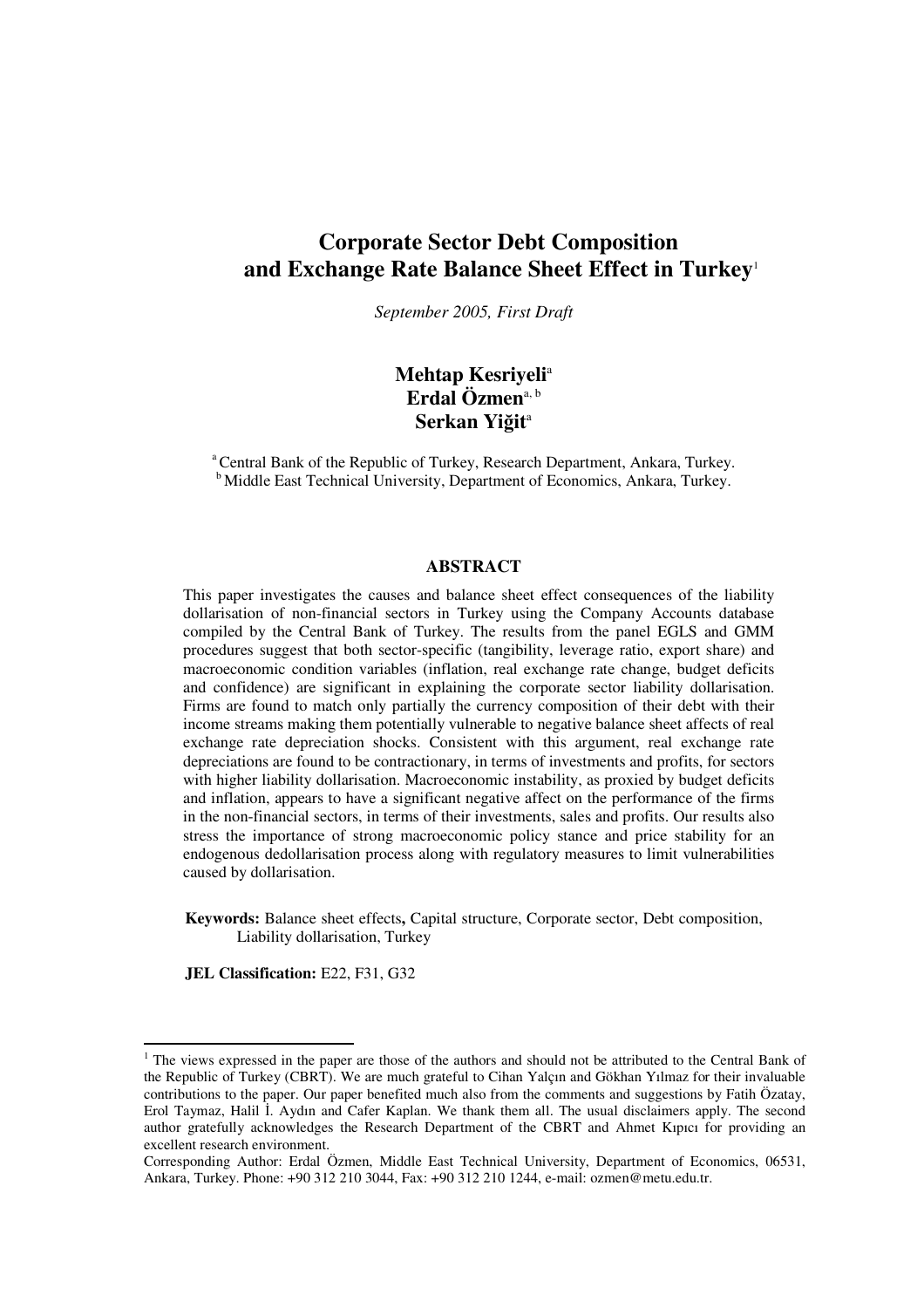### **I. Introduction**

The currency composition of debt and balance sheets of the main sectors in an economy are now at the centre of international macroeconomics literature with the recent financial crises experiences of a number of developing countries including East Asia, Latin America and Turkey. One strand of the literature focuses on the countrywide balance sheet currency mismatches caused by the fact that most countries cannot borrow internationally in their own currencies which is referred to as "original sin" by Eichengreen, Hausmann and Panizza (2004). The inability of many countries to borrow in domestic currency at long maturities and fixed rates even at home constitutes the domestic dimension of the original  $\sin^2$ . Given the persistence and often invariance of international original sin to prevailing policy regimes, another related strand of the literature now focuses also on the domestic dimension of the original sin which can potentially be solved by sound macroeconomic polices. In this paper, we consider an important part of the domestic original sin, liability dollarisation of the corporate sector in Turkey.

In Turkey, corporate sector firms appear to rely heavily on foreign currency (FX) and short-term debt instruments making them vulnerable to both exchange rate and interest rate shocks through currency and maturity mismatches. Interest rate increases can lead to a rollover risk and a decline in the net worth of the firms with higher short term debt magnifying the conventional interest rate channel as postulated by the financial accelerator mechanism (Bernanke, Gertler, and Gilchrist, 1999). The presence of liability dollarisation can make corporate sector firms' balance sheets and hence their net worth vulnerable to exchange rate shocks through currency and maturity mismatches. Real exchange rate depreciations, whilst can potentially make exporting firms more competitive, negatively affect balance sheets of unhedged nontradable firms and strain the firm's ability to service and/or rollover its debt. The consequent deterioration of borrowing capacity leads to a decrease in the firm's investment and production as suggested by the "balance sheet channel" literature (Aghion, Bacchetta

 $2$  Original sin has important theory and policy implications. It can be a source of financial fragility and limited ability to implement an independent monetary policy (Eichengreen *et al*., 2004), harsher macroeconomic adjustment process (Obstfeld, 2004) and greater vulnerability to sudden stops (Calvo *et al*., 2004). An important consequence of the original sin is neatly summarized by IMF (2005, p. 116): "an emerging market firm that is unable to obtain long term funding locally faces a trade-off between financing long-term investments with short term local currency liabilities, which creates a *maturity mismatch*, or borrowing long-term in foreign currency, which creates a *currency mismatch*". The results by Özmen and Arınsoy (2005, p. 599) suggest that "flexible exchange rates and strong macroeconomic policy stance with sound institutions are necessary but not sufficient for redemption from original sin".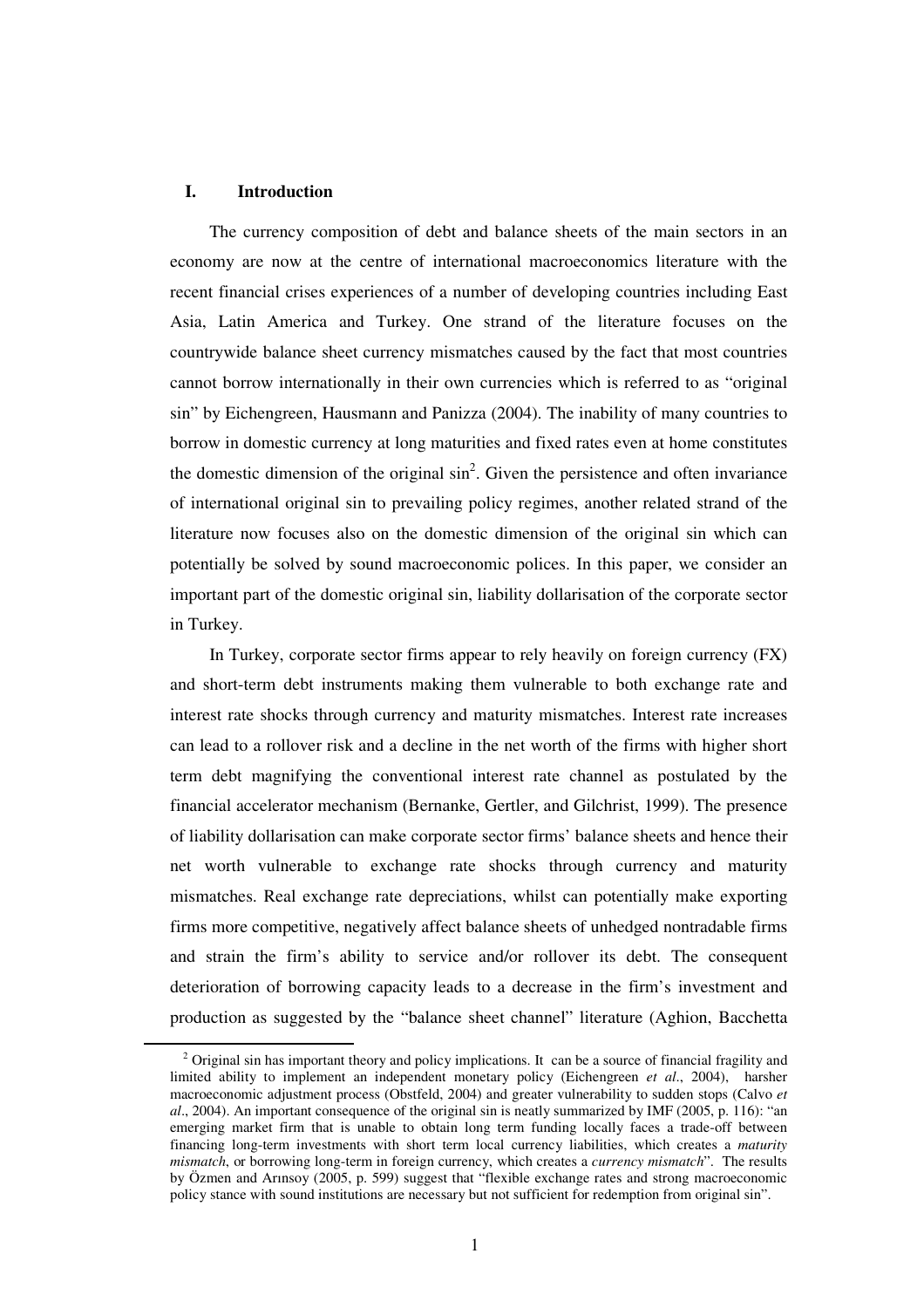and Banerjee, 2001). Furthermore, as noted by IMF (2005, p. 116) "both currency and maturity mismatches can exacerbate the impact of exogenous shocks in emerging markets, increase the severity of crises, and slow down the post crisis adjustment". All these may explain the crucial role of the currency composition of balance sheets of the main sectors especially of a developing country economy in the so called third generation crisis models<sup>3</sup>.

Under perfect frictionless capital markets, nominal changes may be assumed to have no real effects on the firms' financial positions and consequently real decisions (Modigliani and Miller, 1958). Capital market imperfections, on the other hand, create a wedge between internal and external finance and lead firms' real decisions to depend crucially on their financial positions (Bernanke *et al*., 1999 and Gertler *et al*., 2003). Financial positions of firms, in turn, may not be invariant to their balance sheets currency composition and elasticity of their income and expenditures to real exchange rate changes. In the conventional open economy macroeconomics literature, following the Mundell-Flemming tradition, real exchange rate depreciations are expansionary as they increase the competitiveness of tradable sector firms in export markets. Thus the *competitiveness effect* can improve financial positions and net worth of tradable sector firms leading them to invest more in the case of a real depreciation. Firms with unhedged foreign currency debt, on the other hand, face an increase in their liabilities in domestic goods when the currency depreciates. The resulting decrease in the net worth and financial position will have a contractionary effect as firms invest less<sup>4</sup>. The overall impact of real exchange rate depreciations is thus an empirical issue and critically depends on the firm/industry characteristics and balance sheet currency compositions along with some macroeconomic factors such as the macroeconomic stability and the prevailing exchange rate regime.

<sup>3</sup> See Aghion *et al.* (2004), Calvo *et al*., 2004, Céspedes *et al*. (2004), Obstfeld (2004) Roubini and Setser (2004) and references therein for the recent accounts. It is worth noting that the IMF now puts a special emphasis on the role of balance sheet vulnerabilities in the genesis and evolution of financial crises and expands the set of surveillance instruments to contain also the balance sheet approach (Allen *et al*., 2002).

<sup>&</sup>lt;sup>4</sup> As noted by Obstfeld (2004, p. 42) the possibility of contractionary devaluations was already discussed as early as 1960s. According to Díaz Alejandro (1965, p. 31), "Devaluation may produce another type of wealth effect when some groups of the country have debts to foreigners expressed in terms of foreign currencies. A devaluation will then increase the value of the debt expressed in domestic currencies and will exert a depressing influence on the expenditures of these groups, especially when the domestic prices they receive for the sale of their products or services do not increase proportionally with the devaluation. When a country has a net foreign debt, this effect will make more likely an improvement in the trade balance and a drop in output following a devaluation, especially when the debt is held by the private sector and is concentrated in short-term maturities".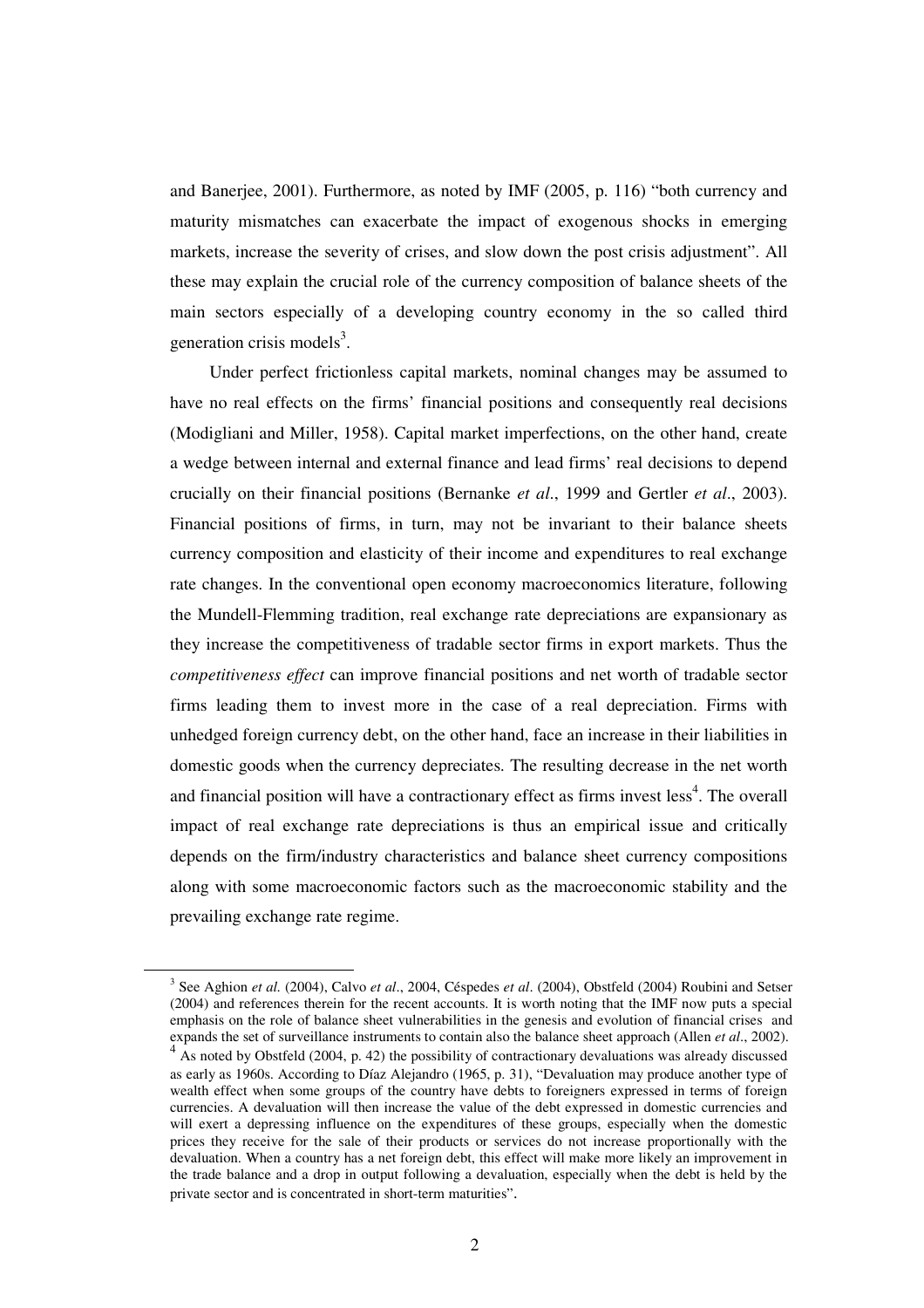There is a wide theoretical literature on the causes and consequences of liability dollarisation and currency mismatches. Compared with the theoretical contributions and empirical literature based on cross-country macroeconomic data, empirical studies on the determinants and the balance sheet consequences of liability dollarisation at the micro level have been much more limited basically due to data availability<sup>5</sup>. The recent exceptions mainly include studies on the Asian crisis of the late 1990s and Latin American countries. Harvey and Roper (1999) provide an earlier empirical account of the Asian crisis and find that balance sheet effects played a significant role in propagating the crisis. Claessens *et al.* (2000) find that vulnerabilities in corporate financial structures including currency and maturity mismatches in East Asia were significant even before the crisis. Luengnaruemitchai (2004), on the other hand, finds that the negative balance sheet effect of currency depreciation on non-financial firms with foreign currency (FX) debt was not very strong in the Asian crisis as these firms tended match their FX debt with their FX income.

Bleakley and Cowan (2002) consider a sample of publicly traded firms in five Latin American countries (Argentina, Brazil, Chile, Colombia and Mexico) between 1991 and 1999 and find that firms tend to match currency compositions of their liabilities and income streams leading to the lack of a significant negative balance sheet effect. Galindo *et al.* (2003), on the other hand, convincingly warn that the results by Bleakley and Cowan (2002) should be interpreted with a caution as around the half of the observations are from a single country (Brazil) with a fairly limited level of dollarisation under a strict prudential regulation. The results of the firm level studies for six Latin American countries, as summarised by Galindo *et al.* (2003), suggest that although firms tend to partially match their debt and income currency compositions, the degree of liability dollarisation often reverses the conventional expansionary competitiveness effect of currency devaluations on investment. Among the six Latin American countries, a negative balance sheet effect on investment appears to be the case for Argentina (Galiani *et al*., 2003), Colombia (Echeverry *et al*., 2003a,b), México (Pratap *et al*., 2003), and Peru (Carranza *et al*., 2003) whilst the evidence on Brazil (Bonomo *et al*., 2003) and Chile (Benavente *et al*., 2003) is somewhat weaker. The

.

<sup>5</sup> For a theoretical exposition see, among others, Krugman (1999), Aghion *et al.* (2004), Calvo *et al.* (2004), Céspedes *et al.* (2004) and Schneider and Tornell (2004). Galindo, Panizza and Schiantarelli (2003), Luengnaruemitchai (2004) and Cowan, Hansen and Herrera (2005) provide the recent surveys of the empirical literature on the causes and consequences of liability dollarisation at firm/industry level.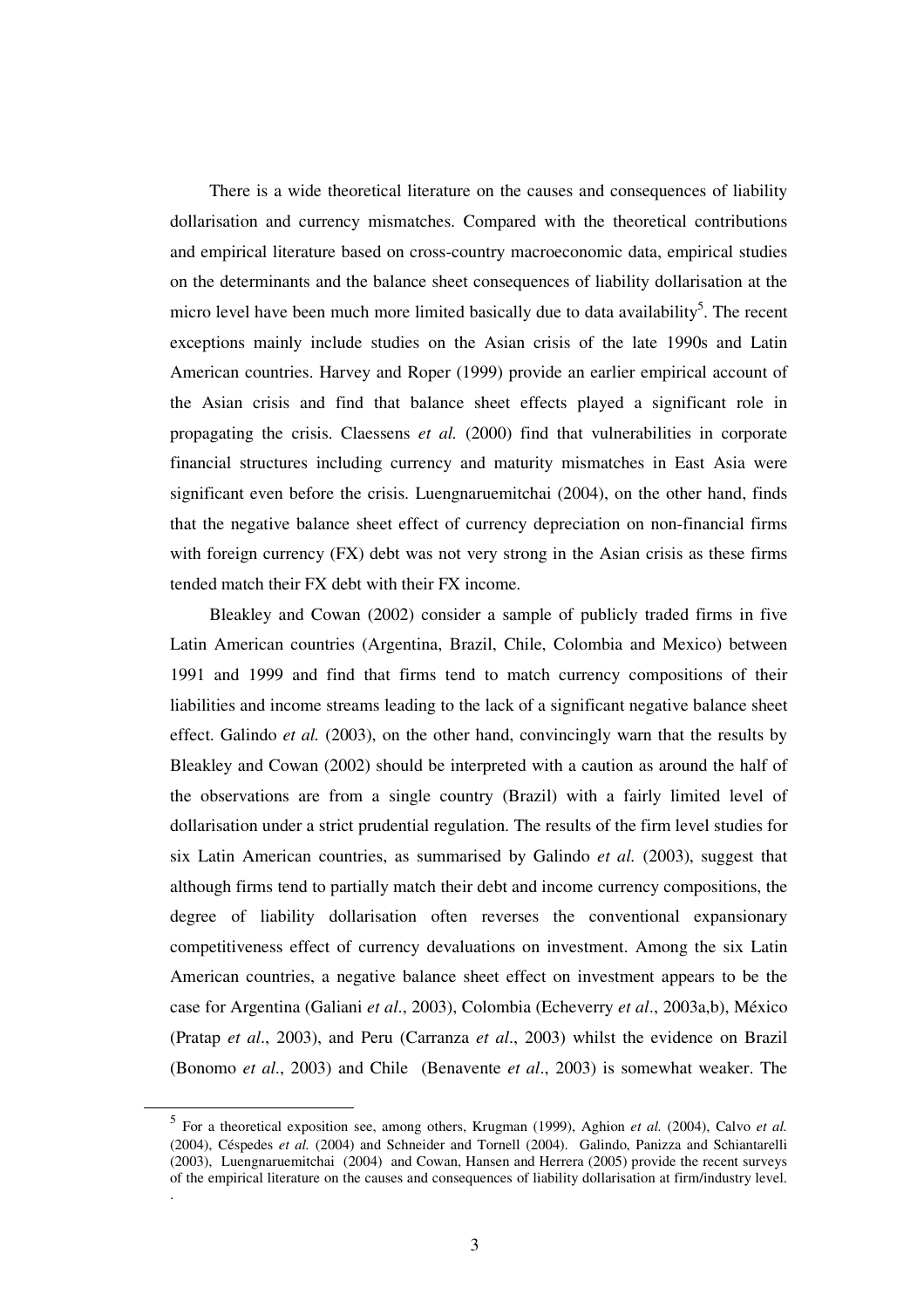results by Aguiar (2005) support the presence of balance sheet effects in explaining the recessionary impact of devaluation in the wake of the Mexican crisis of 1994. Cowan, Hansen and Herrera (2005), on the other hand, find a significant balance-sheet effect for Chilean firms when their currency composition of assets and income are both taken into account. In the same vein, Galindo *et al.* (2005) consider industry level data for 9 Latin American countries and find that the overall impact of a real exchange rate depreciation can be negative in industries with high liability dollarisation.

This paper attempts to contribute to this growing literature by investigating the causes and consequences of non-financial corporate sector liability dollarisation in Turkey using the sector level data compiled by the Central Bank of the Republic of Turkey (CBRT). The sector disaggregation in the database follows the NACE classification and our sample contains annual data for 26 main non-financial sectors (see Appendix Table A1) for the period of 1992-2003. We restrict our sample to nonfinancial sector as the behaviour and capital structure of the banks under financial regulation are not comparable with those of non-financial firms. The plan of the rest of the paper is as follows. In Section II, we briefly present the stylised facts of the corporate sector liability dollarisation in Turkey. Section III is devoted an empirical investigation of the determinants of the debt currency composition by taking into account both sector specific and macroeconomic variables. In Section IV we focus on the balance sheet effects of real exchange rates on investments, profits and sales. These two issues are interrelated as the balance sheet effect crucially depends on the currency denomination of debt. Finally, section V concludes.

### **II. Corporate Sector Liability Dollarisation in Turkey: Some Stylised Facts**

To investigate the causes and balance sheet consequences of FX debt, we start by looking at some stylised facts of corporate liability dollarisation in Turkey during 1992- 2003. Figure 1 plots the ratio of FX debt to total debt (FXD/TD) for all non-financial (NF) including manufacturing (Man.) sectors' firms as a measure of corporate sector liability dollarisation in Turkey. The figure also presents the ratio of short-term FX debt (maturity less than one year) to total FX debt (ST\_FXD/T\_FXD) as a proxy of foreign currency debt maturity mismatch. The corporate sector liability dollarisation, which was already high in 1992, sharply increased during 1992-1996 reaching a level of around 70% in 1996. After 1996, the dollarisation ratio fluctuated slightly around the severe level reaching local peaks with the implementation and collapse of the exchange rate based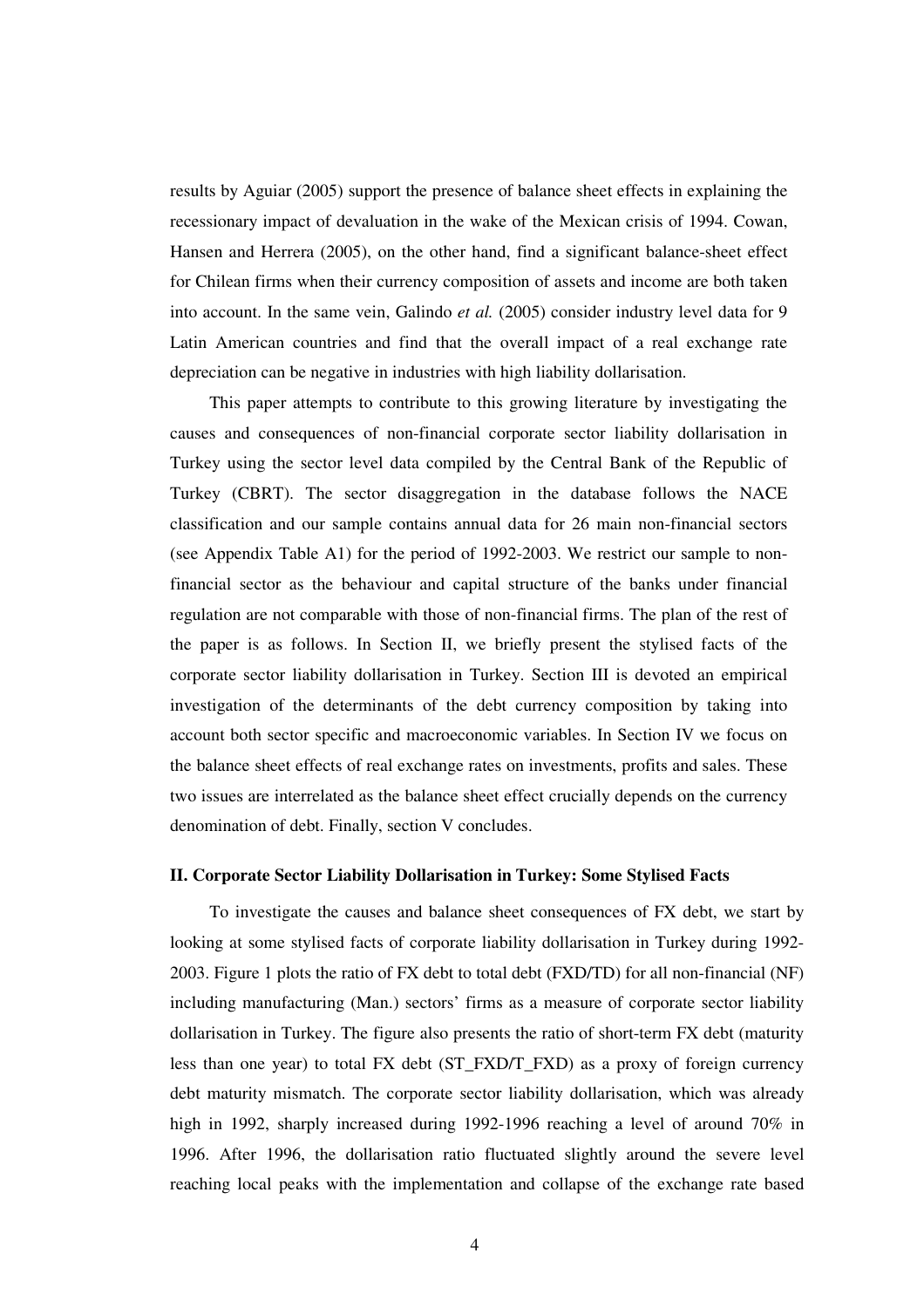stabilisation policy after 1999. The relative improvement of the macroeconomic conditions in 2003 appears to be effective in decreasing liability dollarisation around to a level of 1996, albeit which is still a very high one. The bulk of the FX debt (more than 80%) appears to be short-term until 2000. The relative improvement of the FX debt maturity with the stabilisation policy of 2000 seems not to be substantially distorted even with the financial crash of 2001 potentially due to the credibility of the post-crisis stabilisation programme. Although there have been some signs of improvements, the maturity structure and especially the level of corporate sector liability dollarisation can be interpreted still as a source of concern leading firms vulnerable to external shocks.



The corporate sector liability dollarisation in Turkey can be interpreted as extremely high when compared internationally. According to IMF (2005, p. 118), the 1999-2003 averages of the corporate sector FX debt in percent of total debt are 33.6 for Latin America, 23.0 for Asia, 20.4 for Europe and 25.7 for all emerging market countries in the sample. The Latin American countries tend to have the highest liability dollarisation ratio. For an international comparison we consider the Inter-American Development Bank (IADB) database which provides firm-level information for approximately 2,000 nonfinancial firms from 10 Latin American countries for 1990–2002<sup>6</sup>. Figure 2 plots the liability dollarisation ratios (FX debt as a percent of total debt) for non-financial firms of Latin America and Turkey. Turkey (along with Uruguay) appears to be among the most dollarised countries whilst the liability dollarisation for Colombia, Chile and Brazil can be interpreted as relatively modest. As Cowan and Kamil (2004) warns, the case for Uruguay

<sup>&</sup>lt;sup>6</sup> See Cowan and Kamil (2004) for a detailed information on the IADB database. The December (2003) issue of the Emerging Markets Review is entirely devoted to studies using the IADB database (see, Galindo *et al*., 2003 for a review).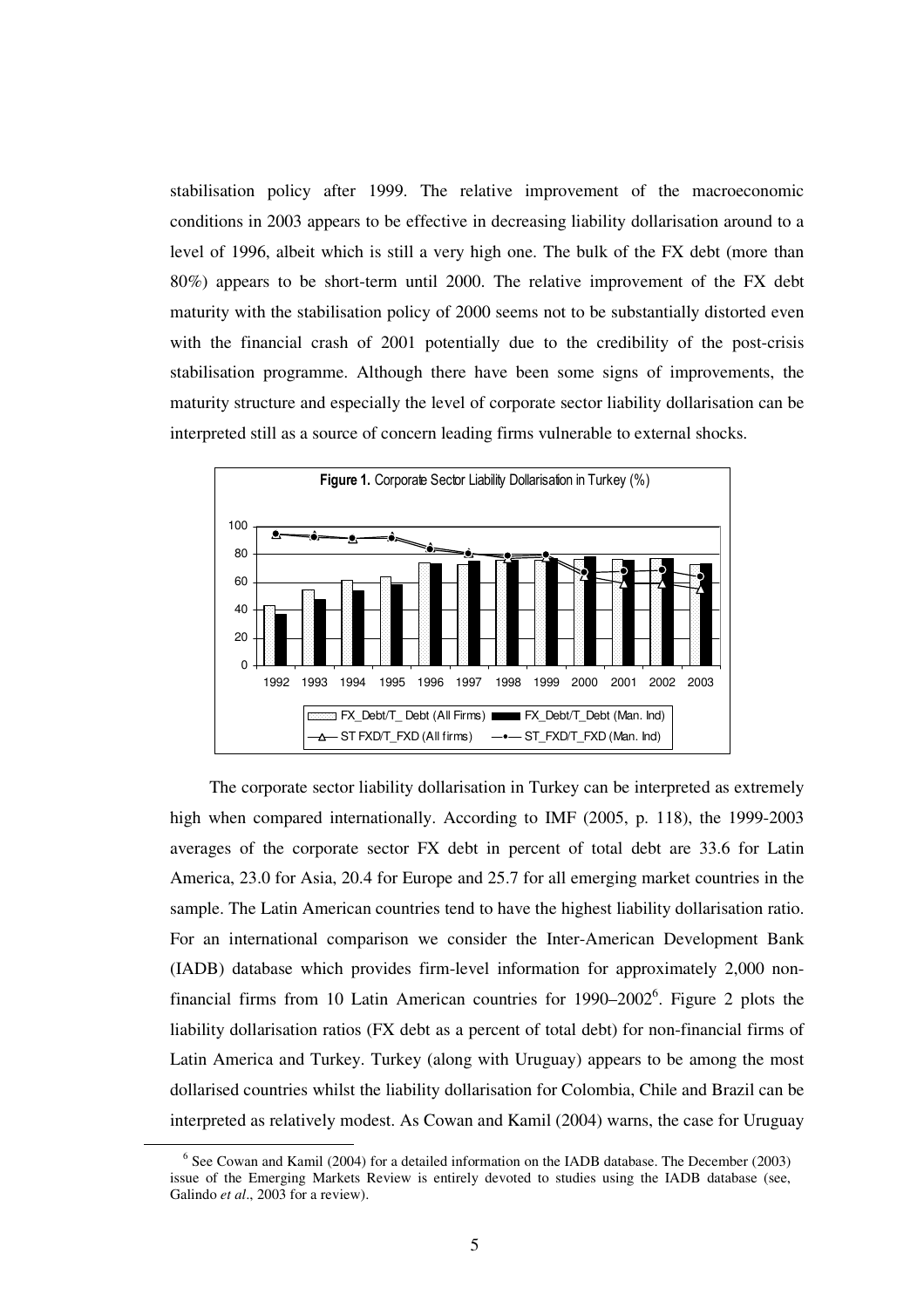should be interpreted with an extreme caution since the number of firms is too small to be clearly representative (less than 30 for most of the years). The small sample size problem is the case also for Venezuela and Costa Rica. The liability dollarisation tends to be relatively persistent for most of the countries. Consistent with an argument that fixed exchange rate regimes encourages dollarisation, the countries with hard pegs (Argentina) and *de facto* (Reinhart and Rogoff, 2004) crawling pegs (Bolivia, Costa Rica, Peru, Uruguay and Venezuela) are more dollarised than the countries with floating exchange rate regimes (Brazil, Chile, Colombia) during most of the sample period. It is worth noting that, the countries with lower dollarisation levels are also the countries enforced strict regulations on financial transactions in foreign currency<sup>7</sup> (Brazil, Chile, Colombia and to a certain extent Mexico). Therefore, the impact of exchange rate regime flexibility on dollarisation should better be interpreted with a caution as the lower dollarisation levels can be the result of also the strict regulations on FX transactions and currency mismatches to support a successful implementation of a flexible exchange rate regime. The Turkish experience, however, may be interpreted as somewhat exceptional as the level of the liability dollarisation remained the highest in spite of substantially differing degrees of exchange rate regime flexibility during the period. This may indeed show also the importance of strong macroeconomic policy stance and price stability for an endogenous dedollarisation process (Galindo and Leiderman, 2005) along with regulatory measures to limit vulnerabilities caused by dollarisation.

The financial fragility of firms with FX debt to real exchange rate depreciation shocks crucially depends on the mismatch between their currency composition of debt, assets and sources of income. The financial fragility can be expected more severe for lowexporting nontradable sectors which are highly leveraged in FX debt although their revenues are primarily in domestic currency. Figure 3 plots the ratios of FX debt (FXD) and short-term FX debt (ST\_FXD) to exports (EXP) for all non-financial (NF) and manufacturing (Man.) sectors as broad measures of corporate sector exposure to debtrevenue currency mismatches<sup>8</sup>. The figure suggests a high level of liability dollarisation

<sup>&</sup>lt;sup>7</sup> Singh *et al.* (2005, Chapter VI) provide a recent account of financial dollarisation and regulations in Latin America.

<sup>&</sup>lt;sup>8</sup> This debt-revenue currency mismatch should better be defined to contain also import expenditures and hence to define FX revenue in terms of net exports. Furthermore, firms can be expected to hedge by holding FX assets. The omission of the former (latter) leads to an underestimation (overestimation) of the extend of the currency mismatch. Unfortunately, data for import expenditures and FX assets are not available.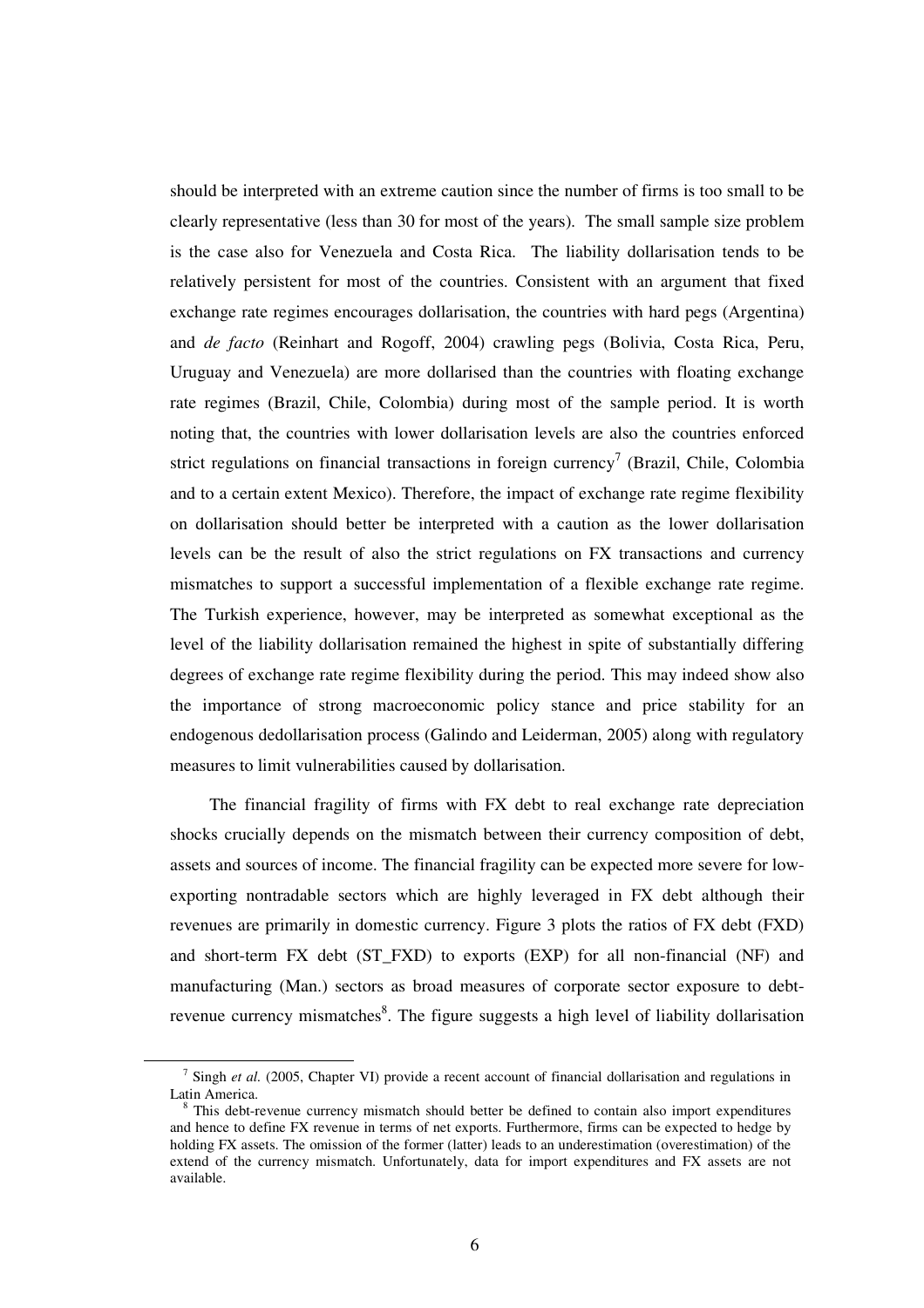with export earnings of the firms are covering almost only their FX debt during most of the period. Manufacturing sector firms appear to have generally relatively lower exposure to the debt-revenue currency mismatches. The mismatch tends to be the highest preceding the financial crisis years of 1994 and 2001. During the financial crises years of 1994 and 2001, the ratio of FX debt to exports substantially decreases potentially supporting both the competitiveness (increase in exports) and balance sheet (bankruptcies of firms with high liability dollarisation) effects of real exchange rate depreciations. The post-crisis adjustments, however, are not the same for the 1994 and 2001 crises. Firms tend to increase their mismatch exposure after the 1994 crisis whilst the post-crisis adjustment after 2001 contains gradually decreasing FX debt-exports ratios. These different adjustment mechanisms may plausibly related to the fact that the 1994 post-crisis stabilization efforts, different from the 2001 crisis, were not very successful in bringing price stability and in establishing a stronger macroeconomic policy stance. The credibility and the relative success of the post-2001 stabilization policy appear to be effective for firms to be more prudent on liability dollarisation and the consequent currency mismatches.

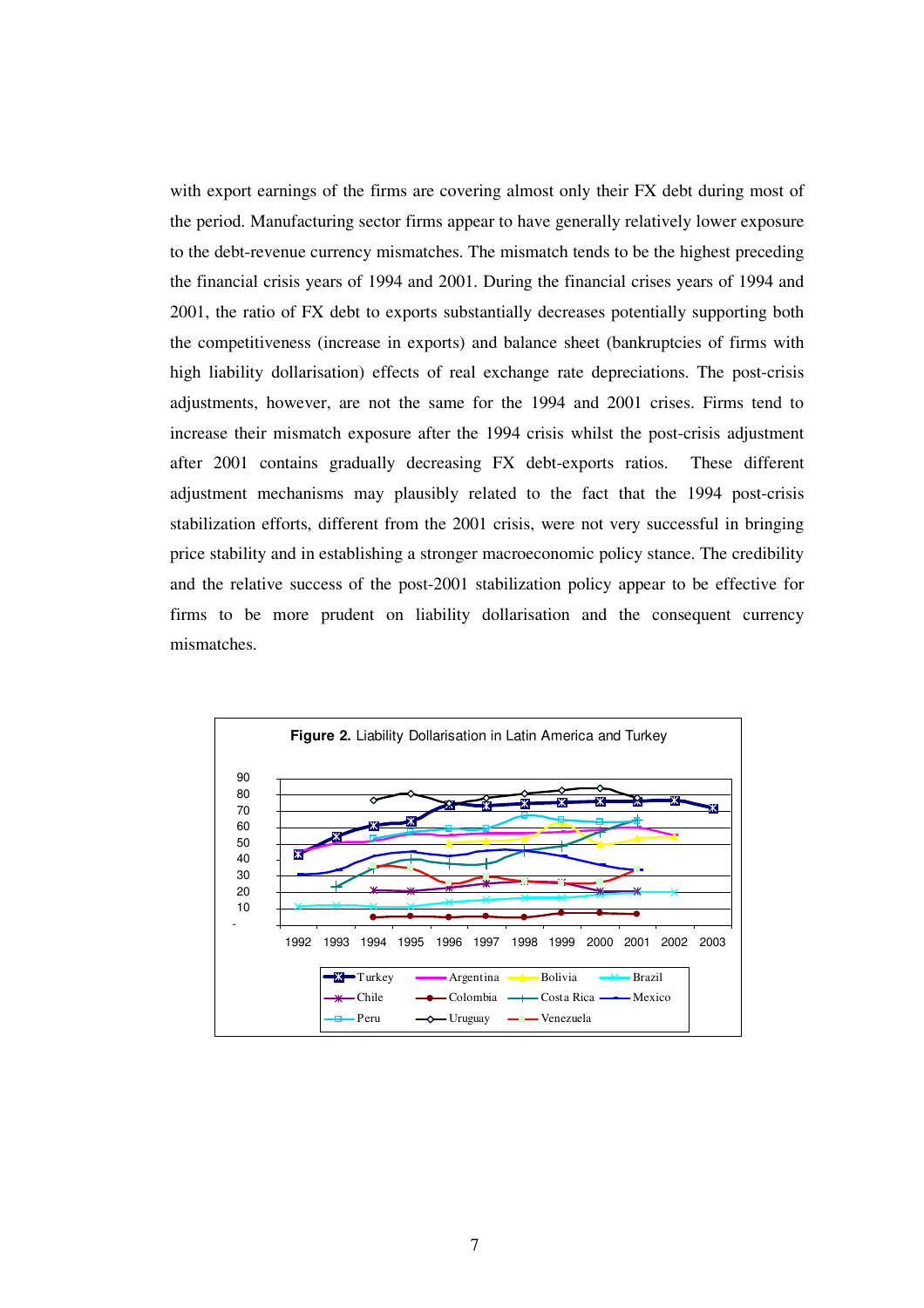

Figure 4 plots the liability dollarisation and export ratios of the sectors for the years 1992-2003. Following Echeverry *et al.* (2003b) we identify each sector as belonging to one of four zones 9 : *hell, heaven, hedge,* and *demand only*. Sectors with high dollarisation and low export levels are classified as being in hell. These sectors can be expected to be more vulnerable to the balance sheet effect of real exchange rate depreciations. In the opposite extreme, sectors in heaven export a large proportion of their output, yet have a low level of FX debt. Sectors hedging their high FX debt with higher export levels are classified in the hedge zone. The rest of the sectors with low levels of exports and FX indebtedness can be expected to face basically the demand channel of a real depreciation. It is worth noting that this arbitrary classification attempts to consider vulnerability to real depreciations and a sector in hell can actually be in heaven in the case of a real exchange rate appreciation. According to Figure 4, a majority of the sectors during the sample period belong to the hell zone. A considerable portion of the sample, on the other hand, belongs to "hedge" or "demand only" zones, with "heaven" zone containing only a negligible portion of observations.

<sup>9</sup> Note that our zone boundary for the horizontal axis (30% for the exports ratio) is less conservative than Echeverry *et al.* (2003b). When the Echeverry *et al.* (2003b) definition is considered (50%) almost all of the manufacturing sectors belong to the hell region.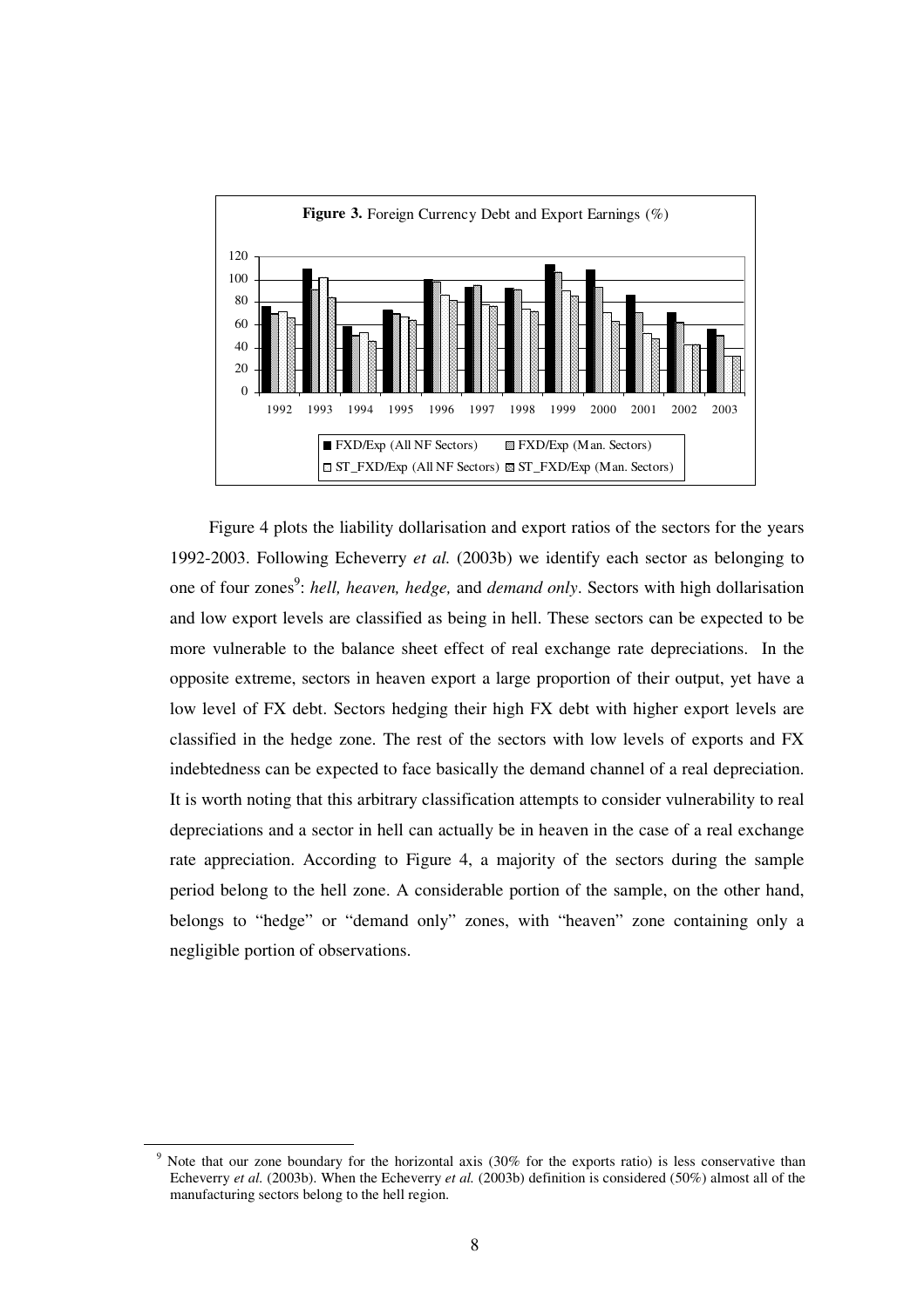

Figure 5 plots the 1992-2003 averages of the sectors' exports and FX debts. Supporting the evidence presented by Figure 4, the majority of the sectors appears to be in the hell zone. Sectors DC (manufacture of leather and leather products), DJ (manufacture of basic metals and fabricated metal products), DL (manufacture of electrical and optical equipment), DB (manufacture of textiles and textile products) and B (fishing) can be interpreted as hedging their FX debt with relatively higher levels of exports. Consistent with the fact that their export levels are very low, sector A (agriculture, hunting and forestry) and a conventional nontradable sector M (education) tend to be very prudent to liability dollarisation leading them to be affected basically through the demand affect of a currency depreciation. Some other sectors, specifically N (health and social work), O (other community, social and personal service activities), F (construction), E (electricity, gas and water supply) and DF (manufacture of coke, refined petroleum products and nuclear fuel), however, can be interpreted as largely ignoring the currency denomination of their income sources (domestic currency) when borrowing mainly in FX leading them to be potentially extremely vulnerable to negative balance sheet effect of real depreciations.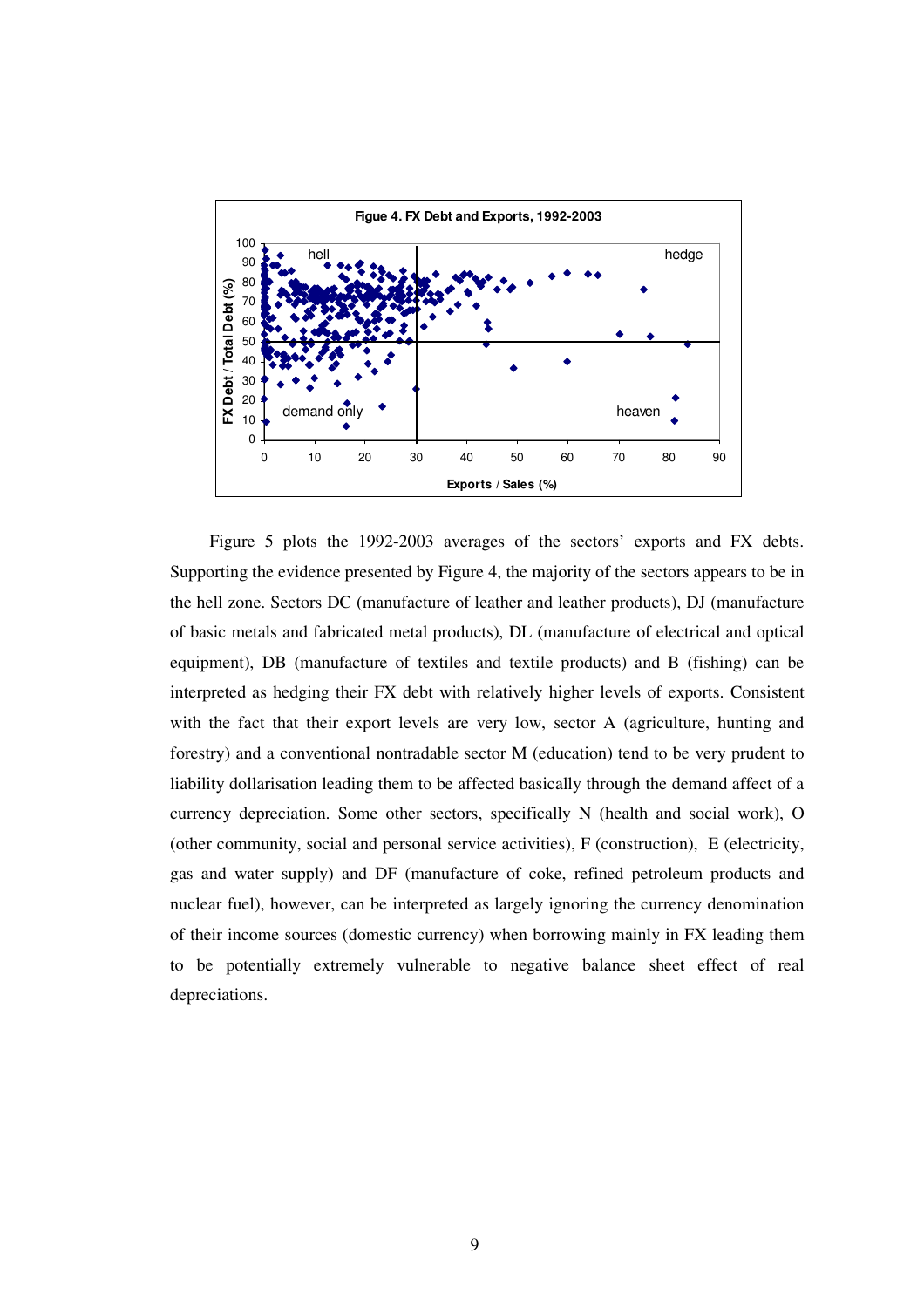

Note: See Appendix (Table A1) for the classification of the sectors and their codes.

### **II. The Determinants of Corporate Sector Liability Dollarisation**

In this section we proceed with the investigation of the sector-specific and macroeconomic determinants of the corporate sector liability dollarisation in Turkey. To this end, we consider the following general form:

$$
D^*_{it} = a_1 EXPS_{it} + \beta S_{it} + \gamma M_t + u_i + v_t + \eta_{it}
$$
\n
$$
\tag{1}
$$

where  $D^*$  is the ratio of  $FX$  debt to total debt,  $EXPS$  is the share of exports to total sales, S and M contain other sector-specific and macroeconomic environment variables, respectively, with  $\beta$  and  $\gamma$  being the vectors of corresponding regression coefficients. In (1),  $v_t$  and  $u_i$  are respectively time (t) and cross-section (n) specific effects and  $\eta_{it}$  is a disturbance term.

The significance of a negative balance sheet effect crucially depends on whether the FX debt is matched by the currency denomination of sector's revenues. In this context, Equation (1) contains EXPS to test whether the composition of the debt matches the international tradability of the sector's output. A positive coefficient on EXPS  $(a<sub>1</sub>)$  implies that sectors tend to match their liabilities with the structure of their revenues. The results of the firm level studies for six Latin American countries suggest a significant positive relation between debt composition (the share of foreign currency debt in total debt) and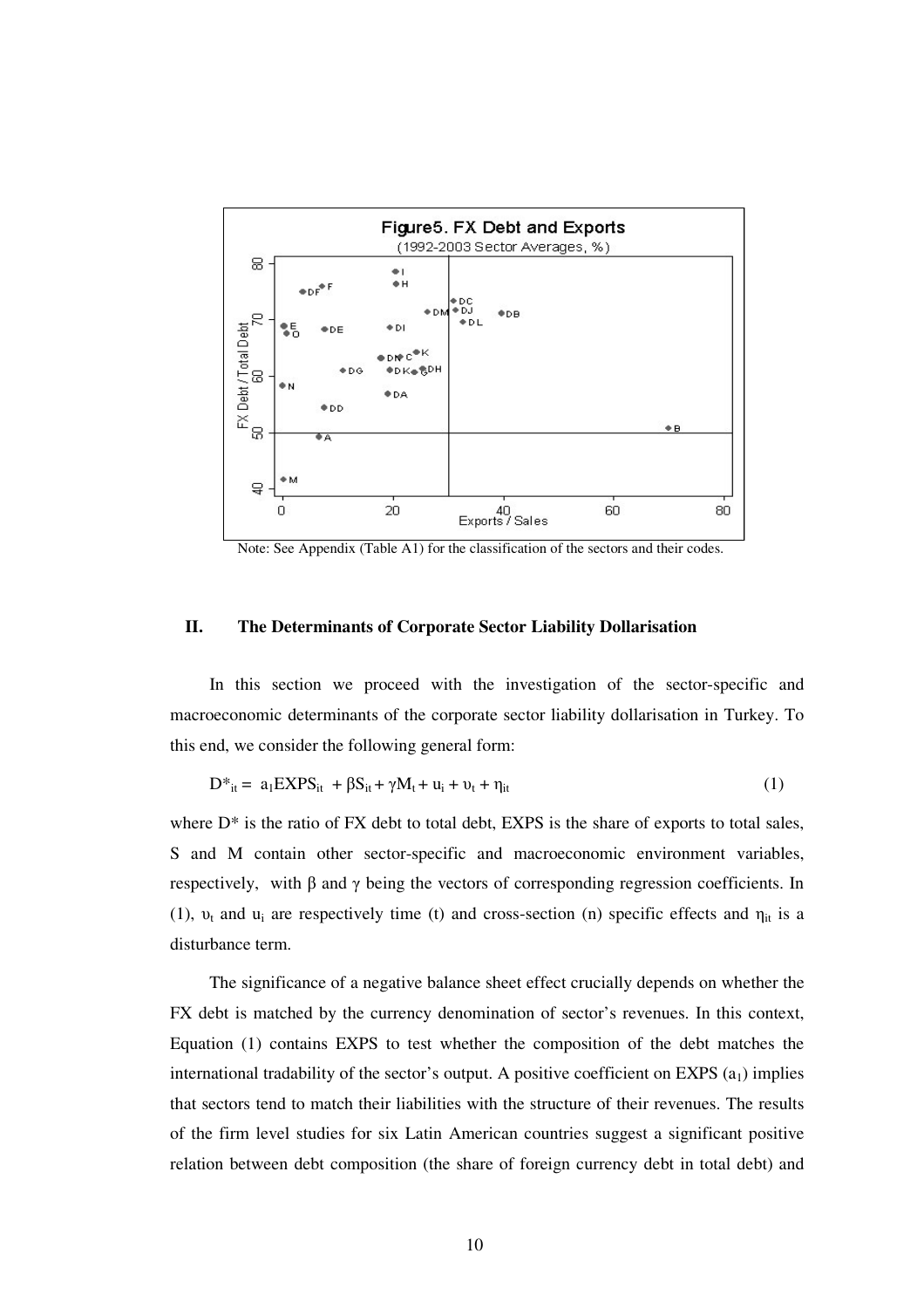the international tradability of the firm's output in Colombia (Echeverry *et al*., 2003a,b), México (Pratap *et al*., 2003), Peru (Carranza *et al*., 2003) and Chile (Benavente *et al*., 2003 and Cowan *et al.* 2005). (Galiani *et al*., 2003) and (Bonomo *et al*., 2003), on the other hand, find a positive but statistically insignificant relationship between debt composition and tradability for Argentina and Brazil, respectively. In the same vein, Luengnaruemitchai (2004) considers the East Asian corporations and finds that firms tended match their FX debt with their FX income.

Following the studies reviewed by Galindo *et al.* (2003) we postulate also leverage ratio, LR (debt over total assets), asset tangibility TANG (net tangible fixed assets over total assets) and SIZE (proxied by the log of total sales deflated by sectoral price indices) as other potential sector-specific variables (S) explaining the debt decomposition. It is worth noting that, due to the lack of sector level data, S does not contain some other potentially important variables such as ownership, access to foreign capital markets and import shares (Cowan and Kamil, 2004). A greater degree of asset tangibility (TANG) mitigates asymmetric information problems and allows firms to be able to hold more debt. Higher asset tangibility can be expected to increase the share of domestic currency debt as it may be more difficult for a foreign creditor to liquidate tangible assets to recover a nonpaid FX debt. However, this distinction between foreign and domestic creditors may not be very strong if the domestic financial system itself is severely dollarised. In such a case, the debt enhancing capacity of asset tangibility may be dominating leading a positive TANG coefficient. Therefore, the effect of the asset tangibility on the debt composition may not be unambiguous for a financially dollarised country. A similar argument may be applicable also for the LR and SIZE variables. Higher leverage ratios (LR) can severely limit the capacity of a firm to borrow both in domestic and foreign currencies. A negative (positive) LR coefficient, in this context, can be interpreted as firms finding it more difficult to borrow in foreign (domestic) currencies. An insignificant LR coefficient, in this context, is consistent with a case that both borrowing conditions are equivalently constrained by the debt level itself. Larger companies can be expected to hold more FX debt as they have a better access to international financial markets. However, the SIZE variable may be a poor proxy for the firm size distribution of the sectors and thus the coefficient of it should better be interpreted with a caution.

The conventional literature offers the set of macroeconomic conditions variables  $(M)$  explaining dollarisation to include basically real exchange rate change  $(\triangle REER)$ , an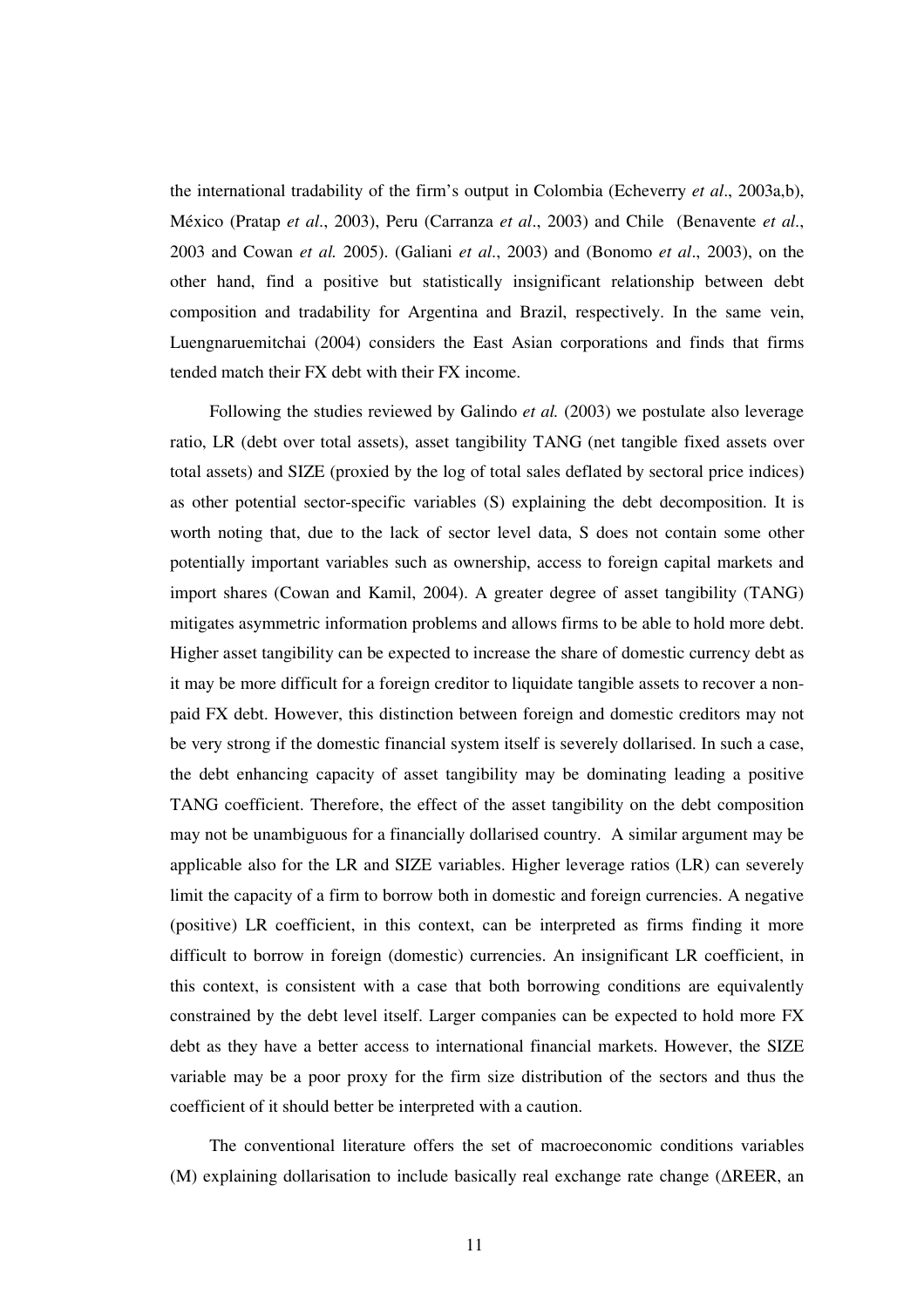increase in the REER denotes real appreciation) and inflation rate (INF). High and persistent inflation history, often reflecting the lack of credibility in domestic monetary policy, is conventionally taken as one of the basic driving forces of dollarisation (see, Levy-Yeyati, 2006 for a recent review). In this sense, in the absence of a readily available domestic currency indexed financial instruments, financial dollarisation may be a part of the optimal response of agents to a persistent high inflation. Consequently, firms' ability to borrow in domestic currency can be expected to decrease with higher inflation. Real exchange rate appreciations, on the other hand, decrease the real cost of FX debt in terms of domestic currency and thus can lead firms to prefer borrow from abroad. Real exchange rate appreciations under managed or fixed exchange rate regimes, for instance, can lead domestic financial system to borrow excessively from abroad as shown by the experience of the Asian countries before the crisis of the late 1990s. If the system is already dollarised, domestic financial intermediaries may prefer to lend in FX substituting a currency mismatch possibly with a maturity mismatch. Real exchange rate changes may be argued to have different effects on liability dollarisation and deposit dollarisation (currency substitution). Real depreciations, for instance, can be expected to discourage liability dollarisation especially in non-export oriented sectors whilst being an important determinant of currency substitution/deposit dollarisation.

High budget deficits sustained through the period can plausibly limit the available funds for the corporate sector by causing financial crowding out. Higher budget deficits can increase the debt default risk and thus concerns about debt repudiation via inflation can also severely limit the ability of firms to borrow in domestic currency. An increase in the perceived macroeconomic stability and more optimistic future expectations for economic activity, on the other hand, can strengthen confidence in the domestic currency. Therefore, we define the set of the macroeconomic condition variables (M) to include also budget deficits as a percent of GDP (BDEF) and the Real Sector Confidence Index of the Central Bank of Turkey based on business tendency surveys (CONF).

Table 1 reports the results of the models to explain the debt currency composition of the sectors. Equation (1.1) presents the results of the cross-section fixed effects Feasible Generalised Least Squares (GLS, with cross-section GLS weights) regression with coefficient standard errors that are robust to within cross-section residual correlation and heteroscedasticity (Arellano, 1987). The Hausman test strongly supports our choice of the fixed effects over the random effects specification. All the variables have the expected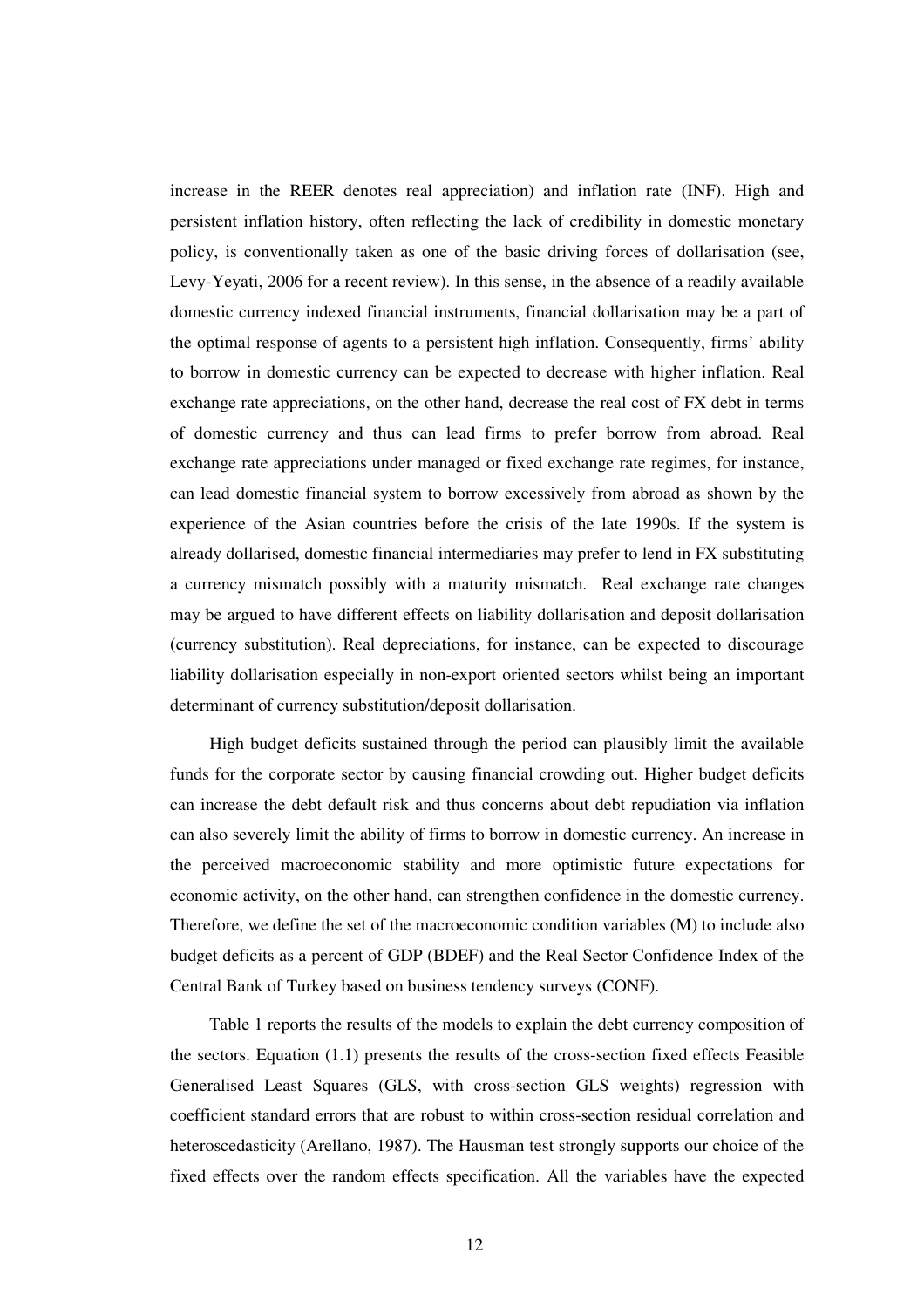coefficient signs and are statistically significant. The equation, however, may be misspecified as it does not consider the potential persistence of dollarisation which may be proxied by the lagged  $D^*$ . The estimation of (1.1) augmented with the lagged  $D^*$ employing the conventional panel data procedures, however, may be misleading under many cases as surveyed by Arellano and Honore (2001) and Bond (2002).

It may be plausibly argued that the sector specific variables are potentially endogenous for the evolution of the debt currency composition D\*. This simultaneity issue along with the inclusion of the lagged  $D^*$  is addressed by estimating the equation by employing Generalised Method of Moments (GMM) procedures developed for dynamic panel data models (DPD) by Arellano and Bond (1991) and Arellano and Bover (1995). We maintain that the macroeconomic condition variables BDEF,  $\triangle$ REER, CONF and INF are strictly exogenous for the evolution of the sectors' debt composition over time. All the sector specific variables S (TANG, SIZE, LR, EXPS), on the other hand, are treated as being potentially endogenous. Equation 1.2 reports the results of the one-step GMM estimations with orthogonal transformation (Arellano and Bover, 1995) using all the available t-2 (and earlier) dynamic lags of  $D^*$  and S. As noted by Bond (2002), the maintained endogenous variables should be treated symmetrically with the dependent variable, therefore we specify exactly the same dynamic lag structure for the instruments for  $D^*$  and the variables in S. In equation (1.2) the instrument set contains also the current values of the maintained strictly exogenous variables M. The validity of the instrument set is strongly supported by the Sargan test of overidentification restrictions. The consistency of the GMM estimators crucially depends on the absence of serial correlation. If the disturbance in the original dynamic levels equation is not serially correlated, there should be evidence of significant negative  $AR(1)$  and no significant  $AR(2)$  in the difference equation (Arellano and Bond, 1991). The results for m1 and m2 for (1.2) therefore suggest the lack of serial correlation in the transformed GMM model. The results by the panel OLS and GMM are essentially the same supporting that the OLS coefficients are not significantly attenuated by a simultaneity bias.

The results presented in Table 1 strongly suggest that both sector-specific and macroeconomic condition variables are significant in explaining the corporate sector liability dollarisation in Turkey during the period. The significance of the positive EXPS coefficient supports the view that the sectors partially match the currency composition of their debt with that of their income streams. Given the fact that the sectors with low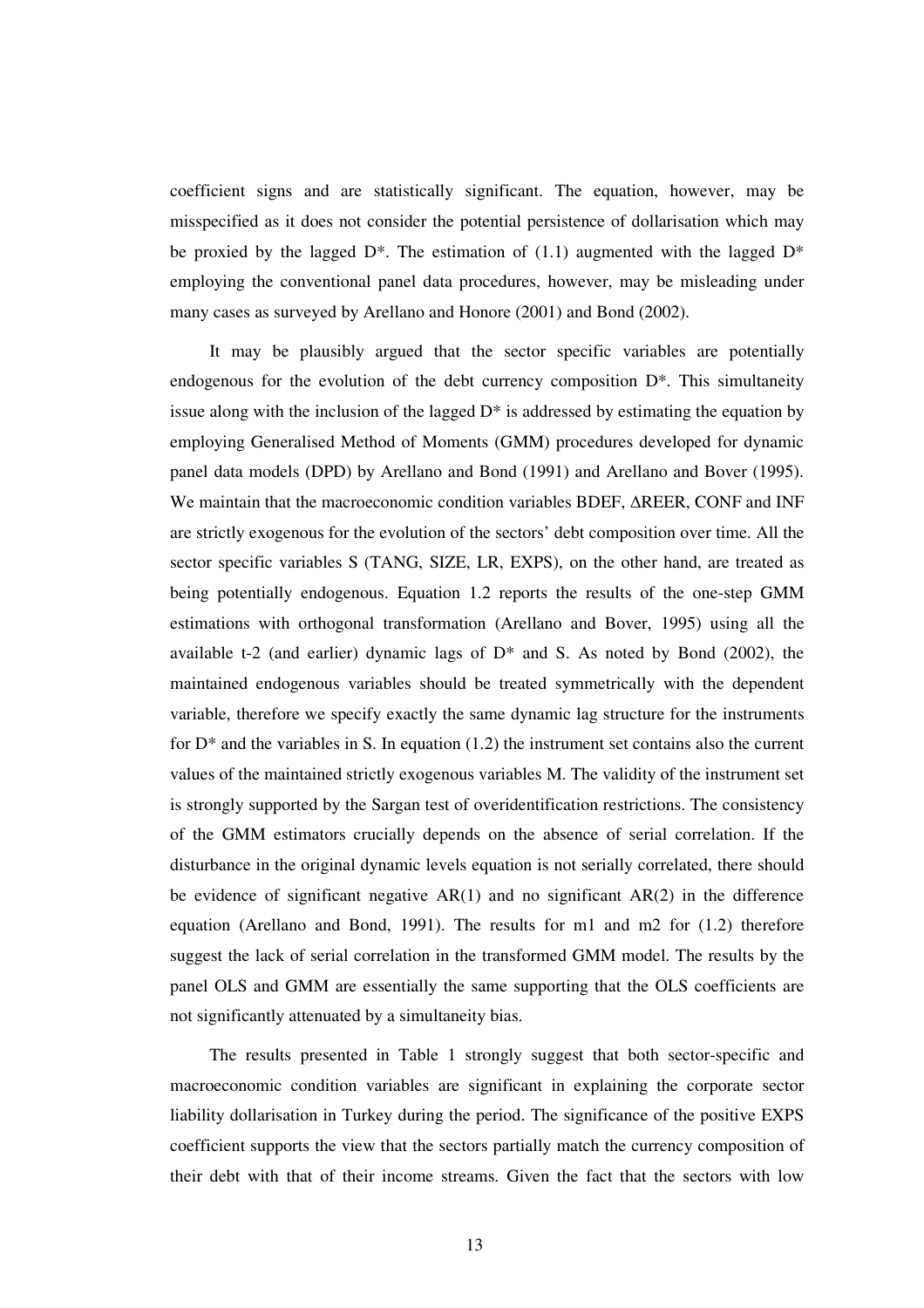export ratios are also heavily indebted in foreign currency, the evidence suggesting firms operating in export-oriented tend to hedge their exchange risk does not necessarily imply that the Turkish corporate sector is not exposed to a negative balance sheet affect. As will be discussed in the following section, the high level of exposure to exchange risk in the low-export sectors can dominate the partial hedge in the higher exporting sectors leading to an overall negative balance sheet effect. The leverage ratio (LR) and asset tangibility (TANG) are also found to be the significant determinants of the FX debt. Higher indebtedness appears to be limiting sectors' FX borrowing capacity as suggested by the significant negative LR coefficients. The positive and significant TANG coefficients, on the other hand, suggest that sectors with higher collateral levels can borrow more in FX. Considering the fact that the Turkish financial system is heavily dollarised, the positive TANG coefficient can be interpreted supporting also an argument that higher asset tangibility enhances the overall borrowing capacity of the sectors. The SIZE variable, which may indeed inappropriately proxying the sectors' firm size distribution, is found to be statistically insignificant in the determination of debt currency composition. According to the significant coefficient of the lagged dependent variable  $(D^*_{t-1})$ , sectors' debt exhibits some persistence in terms of currency denomination. As the bulk of the FX debt is short-term (less than one year), a considerable part of the persistence can be attributed to the inertia of the dollarisation process rather than the debt maturity structure itself.

The macroeconomic policy stance strongly matter for liability dollarisation as suggested by the significance of all the macroeconomic conditions variables INF, BDEF,  $\triangle$ REER and CONF in the equations<sup>10</sup>. The severely high inflation rates sustained during the period until very recently have led a plausible confidence loss in the Turkish lira causing liability dollarisation in an environment lacking effective domestic currency indexed financial instruments. The substantially high budget deficits (BDEF) appear to be effective in limiting the ability of firms to borrow in domestic currency and causing an increase in the corporate sector liability dollarisation. An increase in the real exchange rate (real appreciation), on the other hand, encourages liability dollarisation potentially because it decreases the real cost of FX debt in terms of domestic currency. This affect can be expected to be stronger for the sectors with limited export earnings. The

<sup>&</sup>lt;sup>10</sup> Most of the recent literature, including the studies reviewed by Galindo *et al.* (2003), prefer to use time dummies instead of the relevant macroeconomic variables themselves in estimating the debt composition equations. We prefer to consider the potentially relevant macroeconomic condition varaibles explicitly instead of proxying them with a set of time dummies.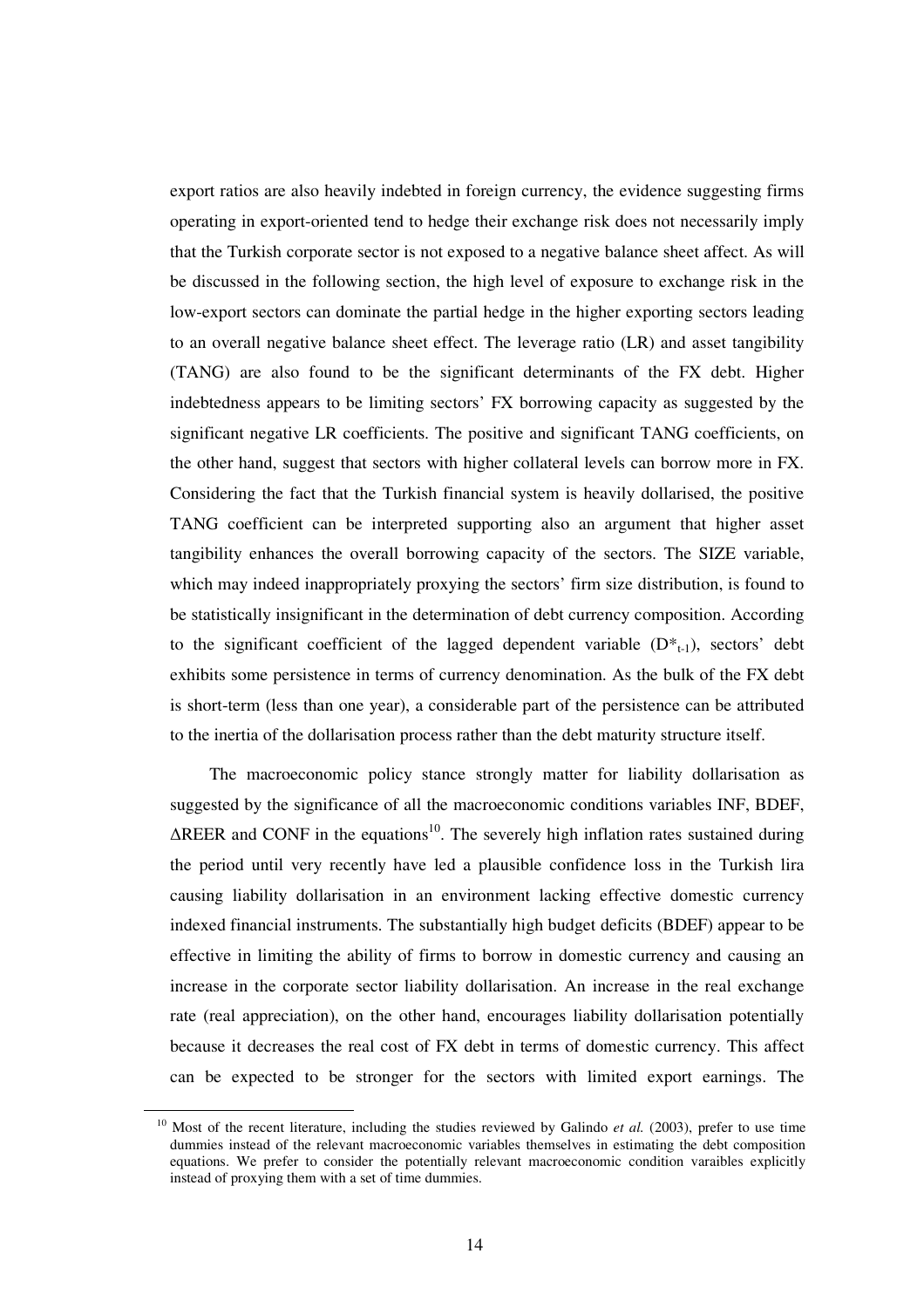significance of the negative CONF coefficient is in line with an interpretation that more optimistic future expectations for economic activity and an increase in the macroeconomic stability strengthens the confidence in domestic currency leading to a decrease in dollarisation.

|                                     | Equation (1.1) GLS                | Equation (1.2) GMM              |  |
|-------------------------------------|-----------------------------------|---------------------------------|--|
| <b>Dependent</b><br><b>Variable</b> | $\mathbf{D}_{it}^*$               | $\mathbf{D}_{\mathbf{H}}^*$     |  |
| Constant                            | $-3.43(12.50)$                    | $5.874**$ (0.982)               |  |
| $D^*_{it-1}$                        |                                   | $0.294**$ (0.009)               |  |
| INF <sub>t</sub>                    | $0.211**$ (0.032)                 | $0.107**$ (0.052)               |  |
| $\Delta$ REER <sub>t</sub>          | $0.663**$ (0.089)                 | $0.399**$ $(0.131)$             |  |
| $BDEF_1$                            | $1.370**$ (0.176)                 | $0.894**$ (0.190)               |  |
| $CONF_t$                            | $-0.050(0.042)$                   | $-0.066*$ $(0.039)$             |  |
| TANG <sub>ir</sub>                  | $0.282**$ $(0.126)$               | $0.665**$ (0.136)               |  |
| $EXPS_{it}$                         | $0.369**$ (0.065)                 | $0.221**$ (0.098)               |  |
| $LR_{it}$                           | $-0.352**$ (0.083)                | $-0.274**$ (0.101)              |  |
| $SIZE_{it}$                         | $7.578**$ (2.085)                 | $-4.561(4.428)$                 |  |
| ${\bf N}$                           | 285                               | 225                             |  |
| <b>Diagnostics</b>                  | $R_w^2$ = 0.93, $R^2$ = 0.53,     | $\chi^2$ WALD(9) = 242.2[0.000] |  |
|                                     | $s.e = 11.24$ , $DW = 1.29$       | $P[SARGAN] = 0.88$              |  |
|                                     | $\chi^2_{\rm H}(8) = 22.5[0.004]$ | $ml = -3.47$ [0.001]            |  |
|                                     |                                   | $m2 = -1.30$ [0.19]             |  |
|                                     |                                   |                                 |  |

**Table 1. The Determinants of Liability Dollarisation**

**Notes:** The values in parentheses are the coefficient standard errors (d.f adjusted) that are robust to within cross-section residual correlation and heteroscedasticity (Arellano, 1987). N is the effective number of observations.  $R_w^2$  is the weighted  $R^2$  from the GLS. \* and \*\* denote the significance at the 10 and 5 %, respectively. m1 and m2 are the Arellano and Bond (1991) tests for first-order and second-order serial correlation, asymptotically N(0,1).  $\chi^2$ <sub>H</sub> and  $\chi^2$ <sub>WALD</sub> are respectively the Hausman test for comparing random and fixed effects models and the Wald test for the joint significance of the explanatory variables, with p-values given in [.]. P[SARGAN] reports the p– value of the SARGAN test for instrument validity and overidentification restrictions.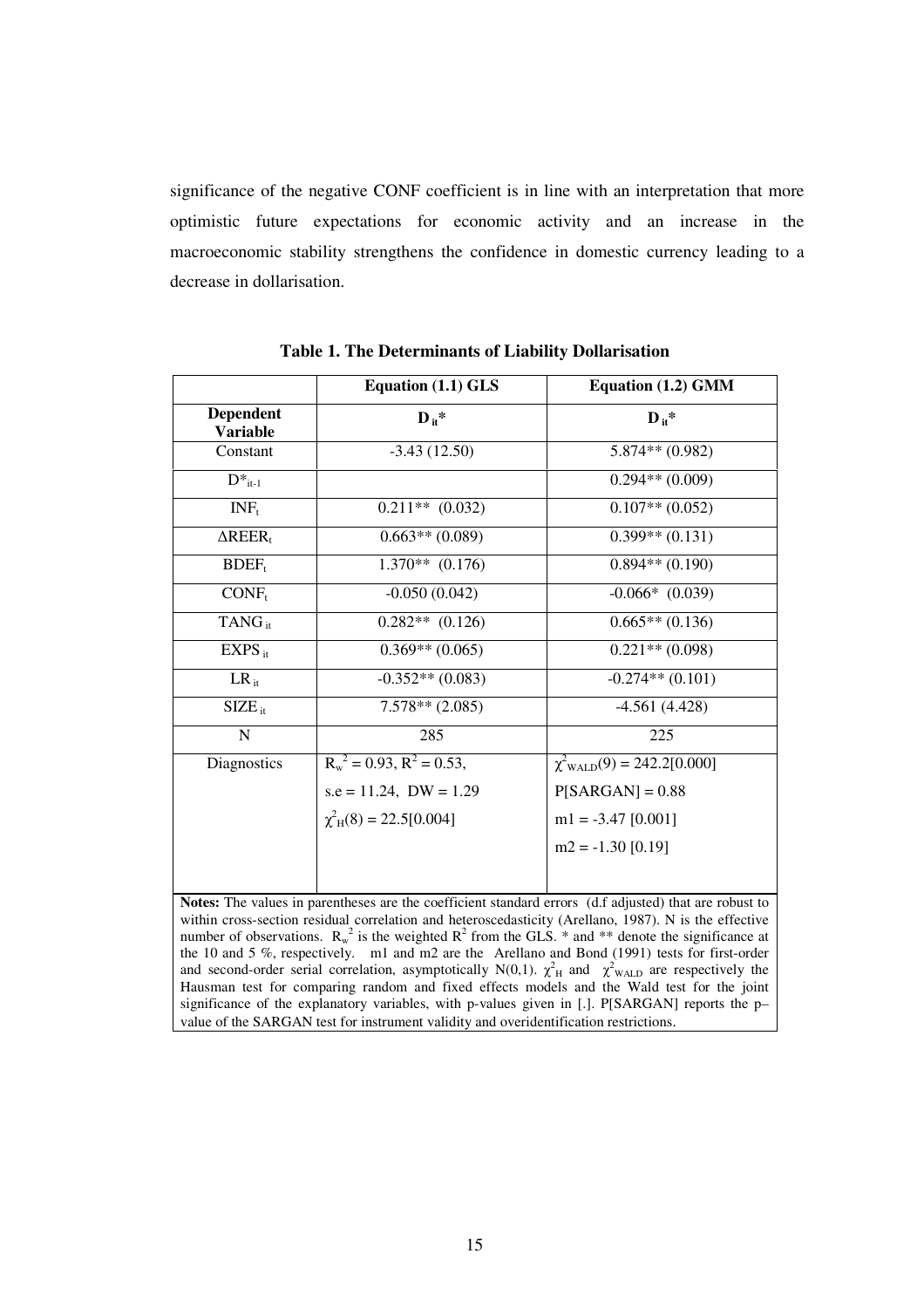#### **IV. The Balance Sheet Consequences of the Liability Dollarisation**

Following Bleakley and Cowan (2002) and the literature reviewed by Galindo *et al.* (2003) and Cowan *et al.* (2005) we investigate the balance sheet consequences of corporate sector liability dollarisation by considering the following generic equation:

$$
Z_{it} = b_1(\Delta R EER_t \times D^*_{it}) + b_2\Delta R EER_t + b_3D^*_{it} + \gamma M_t + u_i + v_t + \eta_{it}
$$
 (2)

where  $Z_{it}$  is the sector-level outcome, typically taken as investment, profits, earnings and/or sales in the literature, and  $\triangle$ REER is the annual real effective exchange rate change, with an increase of it representing real appreciation. M contains other macroeconomic condition variables postulated for the explanation of  $Z_{it}$ . As shown by Bleakley and Cowan (2002) the interaction of the FX debt (liability dollarisation level,  $D^*_{it}$  with the real exchange rate change  $\Delta REER_t$  is the key explanatory variable as the coefficient of it  $(b_1)$  represents the balance sheet effect of holding FX debt. A *positive*  $b_1$ estimate suggests a *negative balance sheet effect* as real exchange rate depreciations lead to a lower  $Z_{it}$  for the sectors with higher liability dollarisation.

Investment appears to be the most commonly used performance measure in investigating the balance sheet effect (Cowan *et al.*, 2005). Therefore, we first define  $Z_{it}$ as real investment rates INV measured as the annual change in real (deflated by WPI) fixed assets. Equations 2.1 and 2.2 of Table 2 report the estimation results of the crosssection fixed effects Feasible GLS (with cross-section GLS weights) and the two-step Arellano-Bond GMM estimation procedures, respectively. The instrument set of the GMM specification contains all the available (t-2 and earlier) dynamic lags of the potentially endogenous sector specific and interaction variables along with the levels of the macroeconomic variables which are treated as strictly exogenous. The results of the Sargan and Hausman tests support our choice of the instrument set and fixed effects model, respectively. The empirical validity of the GMM specification is not precluded by the presence of serial correlation as suggested by the results of the m1 and m2 tests.

The results of both GLS and GMM procedures strongly support the significance of our key balance sheet effect variable  $\Delta \text{REER}_t \times D^*{}_{it}$ . The coefficient of this interaction variable is positive suggesting that sectors with higher liability dollarisation invest more in the case of real exchange rate appreciations. In other words, real exchange rate depreciations are contractionary for sectors holding more FX Debt. The partial match of the currency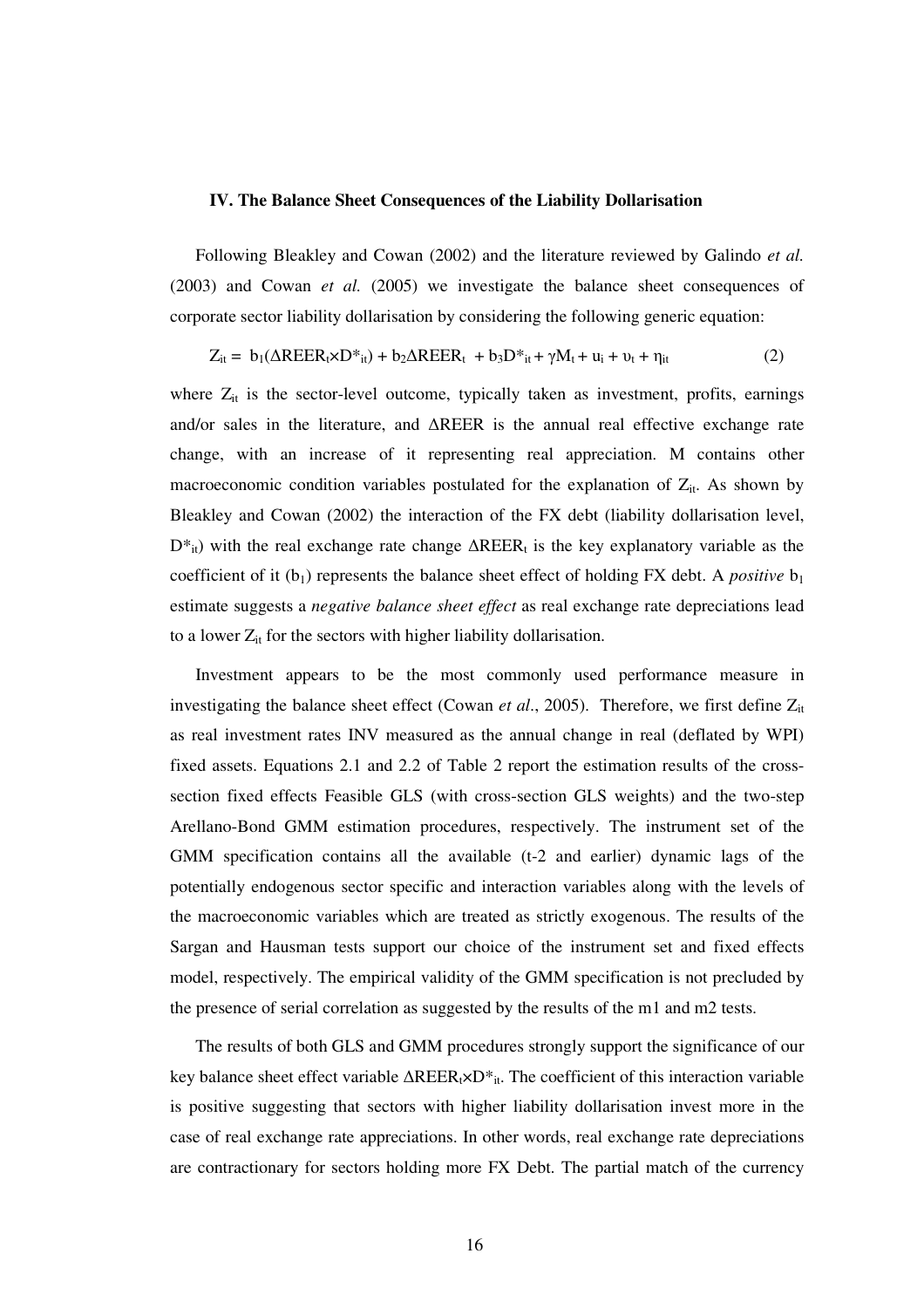denomination of the sectors' revenues and liabilities suggested by the results of Table 1 earlier thus appears to be inadequate to avoid them from the negative balance sheet affect. Note that, it is basically neither the FX debt itself nor real exchange rate changes *per se*, but their interaction leads to the negative balance sheet affect. The direct effect of real depreciations on investment is positive as suggested by the significantly negative  $\triangle$ REER coefficient. However, the negative net worth effect tends to dominating over this positive competitiveness affect leading real exchange rate depreciations to be contractionary in Turkey during the sample period. The results reveal also the negative effects of the substantially high budget deficits and the severe inflation rates on investment during the period. The contractionary effect of the budget deficits can be interpreted as being perfectly consistent with the "expansionary fiscal contractions" arguments in the literature (Giavazzi *et al*., 2000 and Özatay, 2005).

In addition to investment, we also consider the effects of liability dollarisation on net sales and profits. To this end, the sector performance variable  $Z_{it}$  is defined as period profits before interest and taxes as a percent of total assets (PROF) in equations (3.1) and (3.2) reported in Table 3. Equations (3.3) and (3.4), on the other hand, consider  $Z_{it}$  as the net sales as a percent of total assets (SALE). All the PROF and SALE equations are dataacceptable as suggested by the results of the diagnostic tests. Both profits and sales appear to be negatively affected by macroeconomic instability proxied by inflation (INF) and budget deficits (BDEF). The negative impact of budget deficits on the corporate sector performance may be taken as much less controversial if we consider the fact that deficit finance via domestic borrowing in a non-Ricardian economy can lead both a financial crowding-out and a decrease in domestic spending through higher interest rates. The impact of inflation especially on profits, however, is somewhat less significant consistent with an argument that firms tend to follow a mark-up based adaptive pricing strategy in an economy where the nominal contracts are often indexed to the substantially high inflation rates.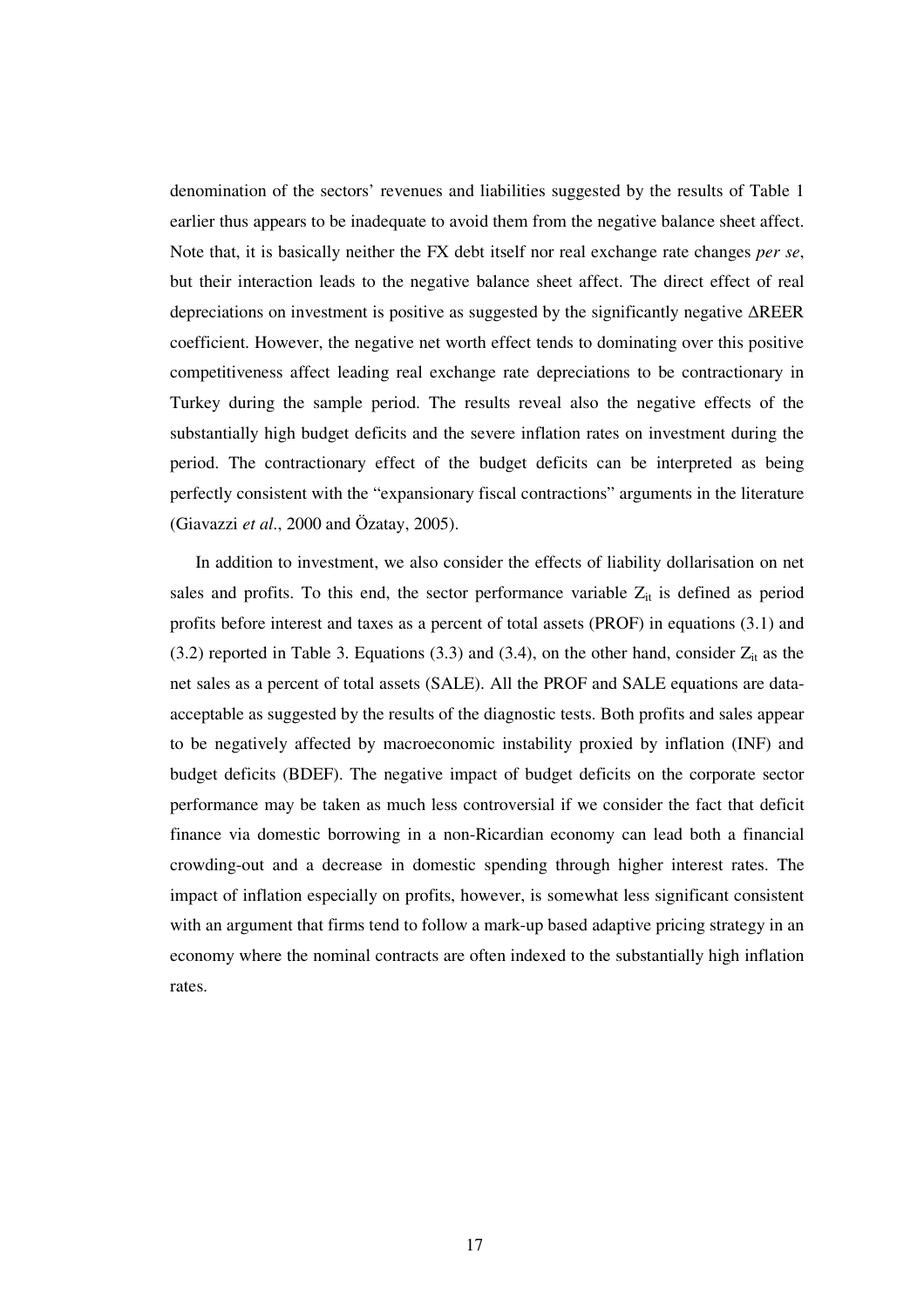|                                                   | $(2.1)$ GLS                      | $(2.2)$ GMM                            |  |
|---------------------------------------------------|----------------------------------|----------------------------------------|--|
| <b>Dependent Variable</b>                         | $\mathbf{INV}_{it}$              | $INV_{it}$                             |  |
| Constant                                          | $35.51**$ (11.54)                | $52.35**$ (21.37)                      |  |
| $\rm{INV}_{it-1}$                                 | $-0.203**$ (0.06)                | $-0.149**$ (0.005)                     |  |
| $\Delta \text{REER}_t \times D^*$ <sub>it</sub> . | $3.602**$ (1.131)                | $2.815**$ (0.195)                      |  |
| $\Delta$ REER <sub>t</sub>                        | $-1.325**$ (0.617)               | $-1.485**$ (0.507)                     |  |
| $D^*_{it}$                                        | $-0.019$ $(0.155)$               | 0.133(0.206)                           |  |
| $INF_t$                                           | $-0.078(0.050)$                  | $-0.275*(0.167)$                       |  |
| $BDEF_1$                                          | $-1.124**$ (0.596)               | $-2.817*$ (0.906)                      |  |
| N                                                 | 249                              | 212                                    |  |
|                                                   | $R_w^2 = 0.46$ , $R^2 = 0.20$ ,  | $\chi^2_{\text{WALD}}(6) = 6055[0.00]$ |  |
|                                                   | $s.e = 90.4$ , $DW = 2.02$       | $P[SARGAN] = 1.00$                     |  |
| Diagnostics                                       | $\chi^2_{\rm H}(6) = 38.9[0.00]$ | $m1 = -2.11$ [0.035]                   |  |
|                                                   |                                  | $m2 = -0.99$ [0.32]                    |  |
|                                                   |                                  |                                        |  |

**Table 2. Liability Dollarisation and Corporate Sector Investments**

**Notes:** The values in parentheses are the coefficient standard errors (d.f adjusted) that are robust to within cross-section residual correlation and heteroscedasticity (Arellano, 1987). N is the effective number of observations.  $R_w^2$  is the weighted  $R^2$  from the GLS. \* and \*\* denote the significance at the 10 and 5 %, respectively. m1 and m2 are the Arellano and Bond (1991) tests for first-order and second-order serial correlation, asymptotically N(0,1).  $\chi^2$ <sub>H</sub> and  $\chi^2$ <sub>WALD</sub> are the Hausman test for comparing random and fixed effects models and the Wald test for the joint significance of the explanatory variables, respectively, with p-values given in [.]. P[SARGAN] reports the p–value of the SARGAN test for instrument validity and overidentification restrictions.

The empirical literature often ignores the possibility that the impact of liability dollarisation on sales and profits may be quite different from each other. Liability dollarisation and the capital structure of the firms, *per se*, may not affect sales whilst basically determining profits and hence investments. The evidence from the Turkish data presented in Tables 2 and 3 strongly supports this hypothesis. The significant dollarisation variable  $D^*_{it}$  in the GLS equation becomes insignificant in the GMM specification when the potential endogeneity of it is also considered. This suggests that we have no strongly reliable evidence that the liability dollarisation itself affects net sales. Liability dollarisation, as being basically a cost item, on the other hand, negatively affects profits (equations 3.1 and 3.2). In the same vein, the profitability of the sectors with higher debt dollarisation are negatively affected from real exchange rate depreciations as suggested by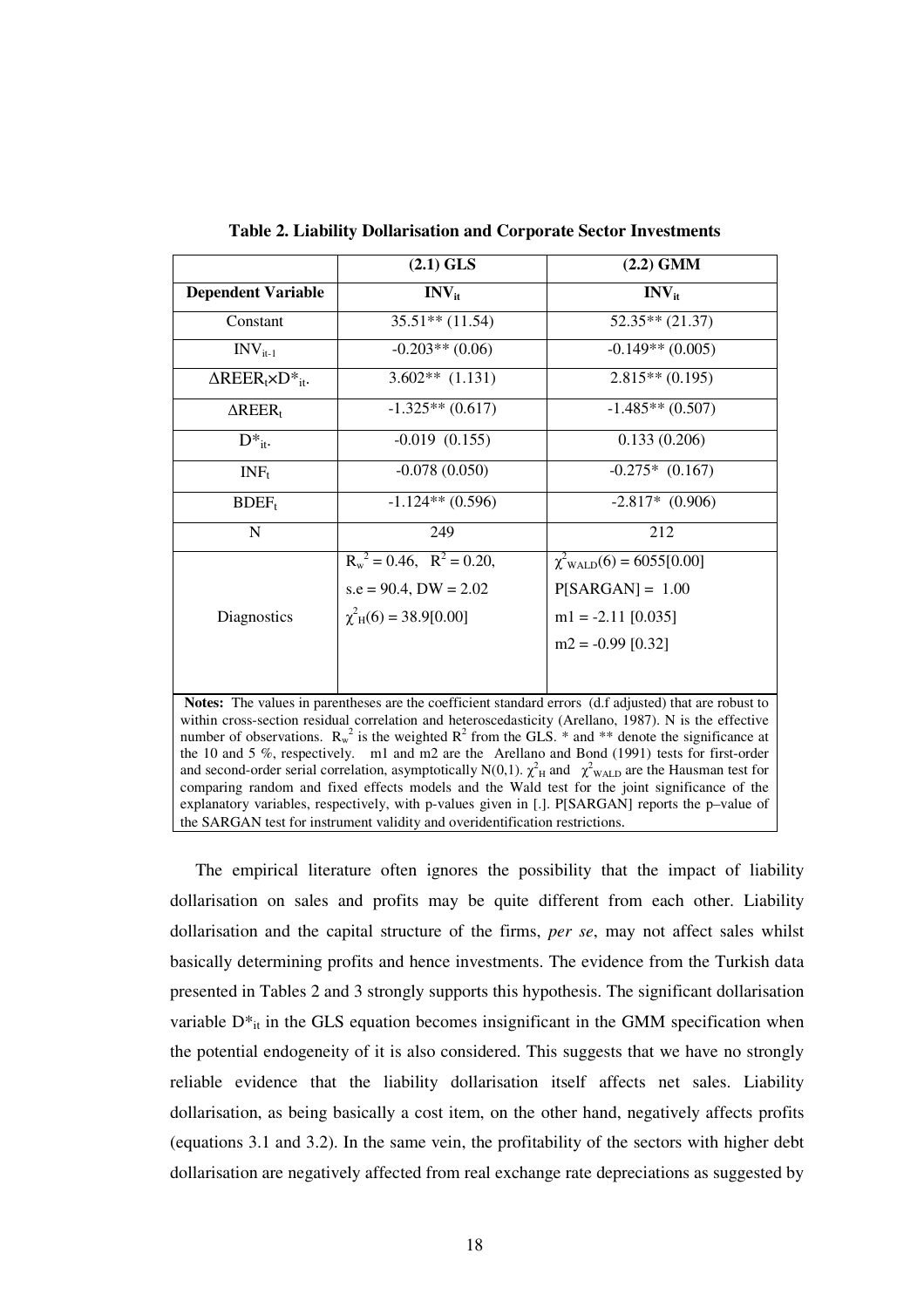the significant positive coefficients of the interaction variable  $\Delta \text{REER}_t \times D^*$ <sub>it</sub> in (3.1) and (3.2). This is consistent with our earlier finding supporting the negative balance sheet effect of real depreciation on investment. The insignificance of the  $\Delta RER_1\times D*_{it}$  variable in (3.3) and (3.4) is consistent with a plausible argument that the sales of the sectors are invariant to their capital structure and levels of liability dollarisation. Real exchange rate appreciations decrease both sales and profits suggesting that the competitiveness affect is strong. This strong competitiveness affect, however, does not adequately offset the negative balance sheet impact of the FX debt and consequently real exchange rate depreciations tend to be contractionary in terms of both profits and investments.

|                                           | $(3.1)$ GLS                             | $(3.2)$ GMM                                            | $(3.3)$ GLS                            | $(3.4)$ GMM                           |
|-------------------------------------------|-----------------------------------------|--------------------------------------------------------|----------------------------------------|---------------------------------------|
| <b>Dependent Variable</b>                 | $PROF_{it}$                             | $PROF_{it}$                                            | $SALE_{it}$                            | $SALE_{it}$                           |
| Constant                                  | $9.173**$ (1.365)                       | $5.103**$ (1.336)                                      | $62.79**$ (7.986)                      | $\overline{17.11}$ ** (2.554)         |
| $PROF_{it-1}$                             | $0.427**$ $(0.101)$                     | $0.352**$ (0.054)                                      |                                        |                                       |
| $SALEit-1$                                |                                         |                                                        | $0.575**$ (0.061)                      | $0.354**$ (0.036)                     |
| $\Delta \text{REER}_t \times D^*{}_{it}.$ | $0.146*(0.079)$                         | $0.403**$ (0.038)                                      | 0.055(0.188)                           | 0.003(0.057)                          |
| $\Delta$ REER <sub>t</sub>                | $-0.042(0.055)$                         | $-0.375**$ (0.038)                                     | $-0.312**$<br>(0.127)                  | $-0.576**$ (0.086)                    |
| $D^*_{it}$ .                              | $-0.038*(0.022)$                        | $-0.110**$ (0.024)                                     | $-0.096**$<br>(0.030)                  | $-0.024(0.050)$                       |
| $INF_t$                                   | $-0.009(0.016)$                         | $-0.037**$ (0.010)                                     | $-0.063*(0.035)$                       | $-0.166**$ (0.022)                    |
| $BDEF_t$                                  | $-0.311**$ (0.115)                      | $-0.166**$ (0.060)                                     | $-0.432**$<br>(0.188)                  | $-0.403**$ (0.109)                    |
| $\mathbf N$                               | 273                                     | 236                                                    | 273                                    | 236                                   |
| Diagnostics                               | $R_w^2 = 0.68$ ,                        | $\chi^2$ <sub>WALD</sub> (6)=312[0.00] $R_w^2$ = 0.97, |                                        | $\chi^2_{\text{WALD}}(6) = 542[0.00]$ |
|                                           | $R^2 = 0.63$ ,                          | $P[SARGAN] = 1.00 \text{ R}^2 = 0.89,$                 |                                        | $P[SARGAN] = 1.00$                    |
|                                           | $s.e = 4.63$ ,                          | $m1 = -3.58$ [0.000]                                   | $s.e = 16.6$ ,                         | $m1 = -1.89$ [0.07]                   |
|                                           | $DW = 1.86$                             | $m2 = 1.18$ [0.24]                                     | $DW = 1.72$                            | $m2 = -0.54$ [0.59]                   |
|                                           | $\chi^2$ <sub>H</sub> (6) = 41.2 [0.00] |                                                        | $\chi^2$ <sub>H</sub> (6) = 81.5[0.00] |                                       |

**Table 3. Corporate Sector Performance and Liability Dollarisation**

**Notes:** The values in parentheses are the coefficient standard errors (d.f adjusted) that are robust to within cross-section residual correlation and heteroscedasticity (Arellano, 1987). N is the effective number of observations.  $R_w^2$  is the weighted  $R^2$  from the GLS.  $*$  and  $**$  denote the significance at the 10 and 5 %, respectively. m1 and m2 are the Arellano and Bond (1991) tests for first-order and second-order serial correlation, asymptotically N(0,1).  $\chi^2$ <sub>H</sub> and  $\chi^2$ <sub>WALD</sub> are the Hausman test for comparing random and fixed effects models and the Wald test for the joint significance of the explanatory variables, respectively, with p-values given in [.]. P[SARGAN] reports the p–value of the SARGAN test for instrument validity and overidentification restrictions.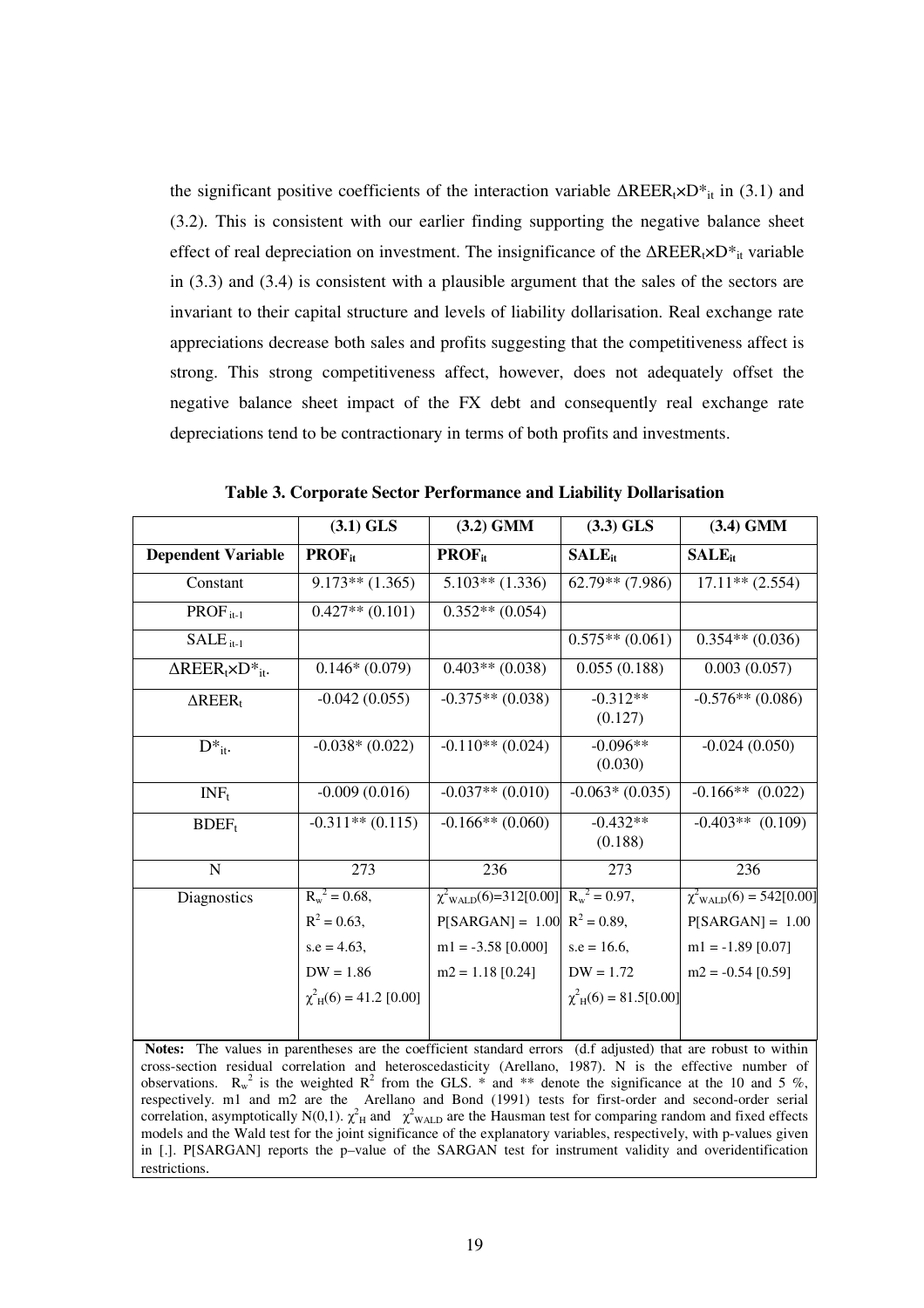### **V. Concluding Remarks**

In this study we investigated the causes and balance sheet effect consequences of the currency composition of the non-financial sectors in Turkey. The level of the liability dollarisation of the Turkish corporate sector firms is extremely high when compared internationally making them potentially vulnerable to real exchange rate depreciation shocks. According to our results, both sector-specific (tangibility, leverage ratio, export share) and macroeconomic condition variables (inflation, real exchange rate change, budget deficits and confidence) are significant in explaining the corporate sector liability dollarisation. The result that dollarisation significantly decreases with macroeconomic stability can be interpreted as showing also the importance of strong macroeconomic policy stance and price stability for an endogenous dedollarisation process along with regulatory measures to limit vulnerabilities caused by dollarisation.

Sectors with higher export levels can be expected to be less vulnerable to a negative balance sheet effect of real domestic currency depreciations. We indeed find that the liability dollarisation and export levels of the sectors are positively correlated suggesting that firms tend to match, at least partially, the currency composition of their debt with their income stream. However, the fact that the sectors with low export ratios are also heavily dollarised, the evidence suggesting firms operating in export-oriented sectors tend to hedge their exchange risk does not preclude the Turkish corporate sector being exposed to a negative balance sheet affect. Consistent with this argument, real exchange rate depreciations are found to be contractionary, in terms of investments and profits, for sectors with higher FX debt. The high level of exposure to exchange risk in the lowexport sectors thus dominates the partial hedge in the higher exporting sectors leading to an overall negative balance sheet effect which is not compensated by the direct expansionary competitiveness impact of real exchange rate depreciations. The performance of the firms in the non-financial sectors, in terms of their investments, sales and profits, are found to be significantly determined by also the variables proxying macroeconomic instability.

Our results strongly support that the structure and currency composition of balance sheets of the main sectors in an economy may substantially matter as suggested by wide and a growing body of the recent theoretical and empirical literature. The relevance of the balance sheets for the real impact of macroeconomic policies may become crucially important especially for a financially dollarised economy like Turkey. Our negative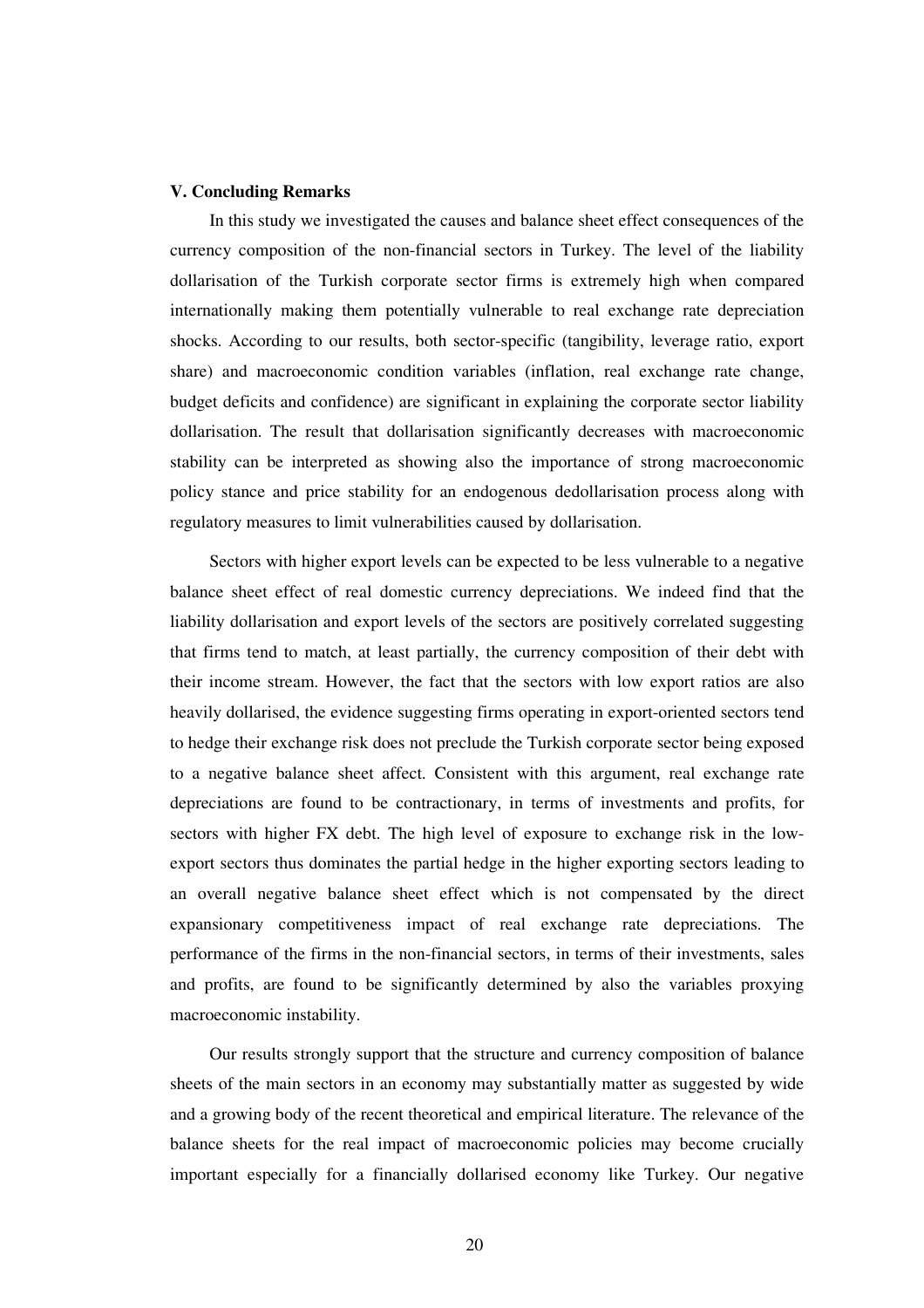balance sheet results for the non-financial corporate sectors can be interpreted to lend a support for the case for a "fear of floating". The evidence that macroeconomic conditions matter, however, may be quite consistent with a view that a sustained strong macroeconomic policy stance and price stability can endogenously decrease the relevance of "fear of floating" in favour of a flexible exchange rate regime.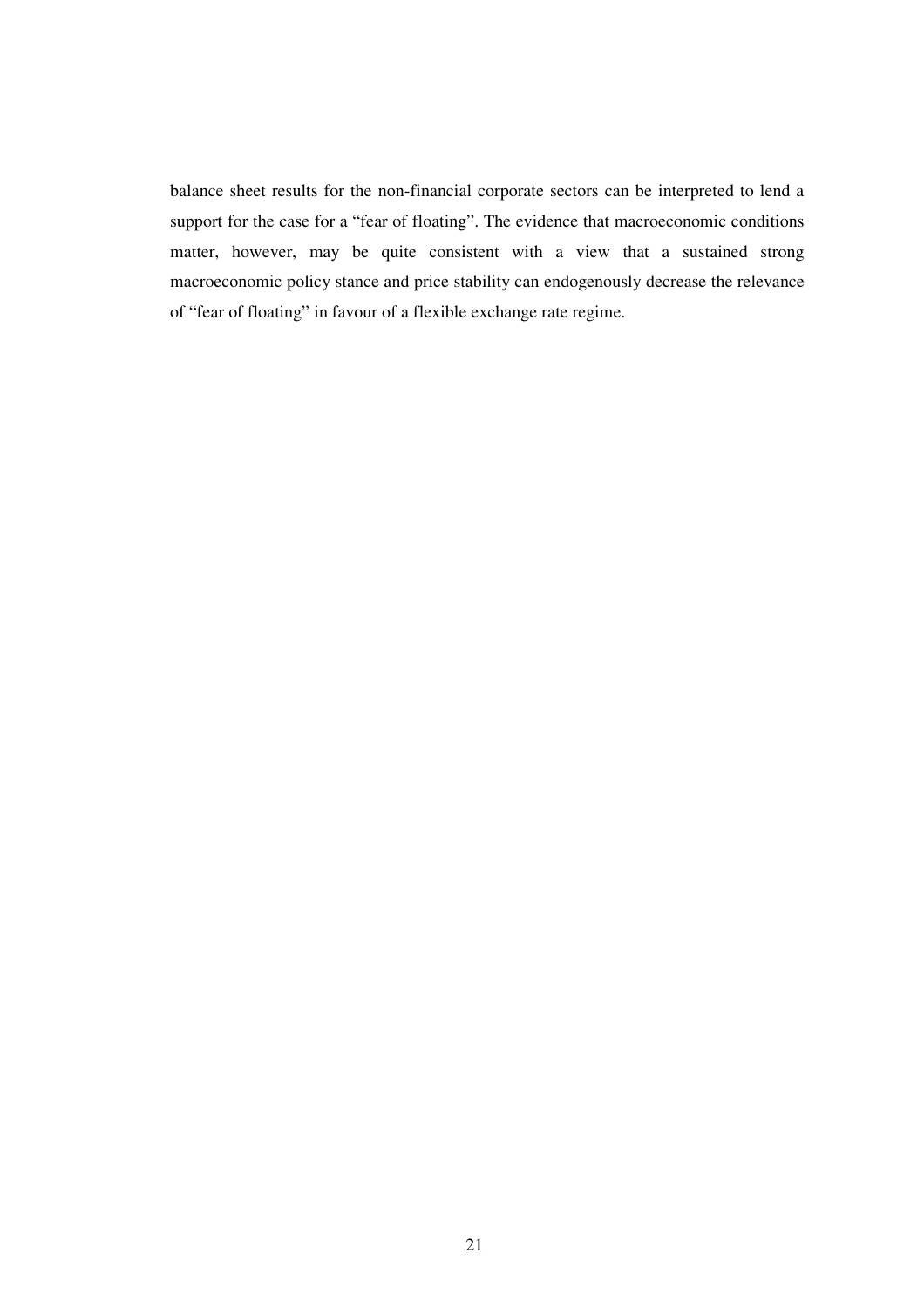#### **REFERENCES**

- Aghion, P., Bacchetta, P. and A. Banerjee (2004) A Corporate Balance-Sheet Approach to Currency Crises, *Journal of Economic Theory*, 119, 6-30.
- Aguiar, M. (2005) Investment, Devaluation, and Foreign Currency Exposure: The Case of Mexico, *Journal of Development Economics*, 78, 95-113.
- Allen, M., Rosenberg, C., Keller, C., Setser, B. and N. Roubini (2002) A Balance Sheet Approach to Financial Crisis, IMF Working Paper 02/210.
- Arellano, M. (1987) Computing Robust Standard Errors for Within-groups Estimators, *Oxford Bulletin of Economics and Statistics*, 49, 431-434.
- Arellano, M. and S.R. Bond (1991) Some Tests of Specification for Panel Data: Monte Carlo Evidence and an Application to Employment Equations, *Review of Economic Studies*, 58, 277–297.
- Arellano, M. and O. Bover (1995) Another Look at the Instrumental Variables Estimation of Errorcomponents Models, *Journal of Econometrics*, 68, 29–51.
- Arellano, M. and B. Honore (2001) Panel Data Models: Some Recent Developments, in J.J. Heckman and E.E. Leamer (eds), *Handbook of Econometrics*, Vol. 5, North Holland.
- Benavente, J. M., Johnson, C. and F. Moránde (2003) Debt Composition and Balance Sheet Effects of Exchange Rate Depreciations: a Firm-Level Analysis for Chile, *Emerging Markets Review*, 4(4), 397 - 416.
- Bernanke, B., Gertler, M. and S. Gilchrist (1999) The Financial Accelerator in a Quantitative Business Cycle Framework, in Taylor, J and M. Woodford (eds), *Handbook of Macroeconomics*, Volume 1, North Holland, Amsterdam. pp. 1341-1393.
- Bleakley, H. and K. Cowan (2002) Corporate Dollar debt and Depreciations: Much Ado About Nothing?, Mimeo, Federal Reserve Bank of Boston, 2002.
- Bleakley, H. and K. Cowan (2004) Maturity Mismatch and Financial Crises: Evidence from Emerging Market Corporations, Working Paper No. 2004–16 (San Diego: University of California).
- Bond, S. (2002) Dynamic Panel Data Models: A Guide to Microdata Methods and Practice, *Portuguese Economic Journal*, 1(2), 141-162.
- Bonomo, M., Martins, B. and R. Pinto (2003) Debt Composition and Exchange Rate Balance Sheet Effect in Brazil: A Firm Level Analysis, *Emerging Markets Review*, 4(4), 368- 396.
- Calvo, G. and C.M. Reinhart (2002) Fear of Floating, *Quarterly Journal of Economics*, 117 (2), 379–408.
- Calvo, G:A., Izquierdo, A. and L-F. Mejía (2004) On the Empirics of Sudden Stops: The Relevance of Balance Sheet Effects, NBER Working Paper No. 10520
- Carranza, L.J., Cayo, J.M. and J.E. Galdon-Sanchez (2003) Exchange Rate Volatility and Economic Performance in Peru: A Firm Level Analysis, *Emerging Markets Review*, 4(4), 472-496.
- Céspedes, L. F., Chang, R. and A. Velasco (2004) Balance Sheets and Exchange Rate Policy, *The American Economic Review*, 94(4), 1183-93.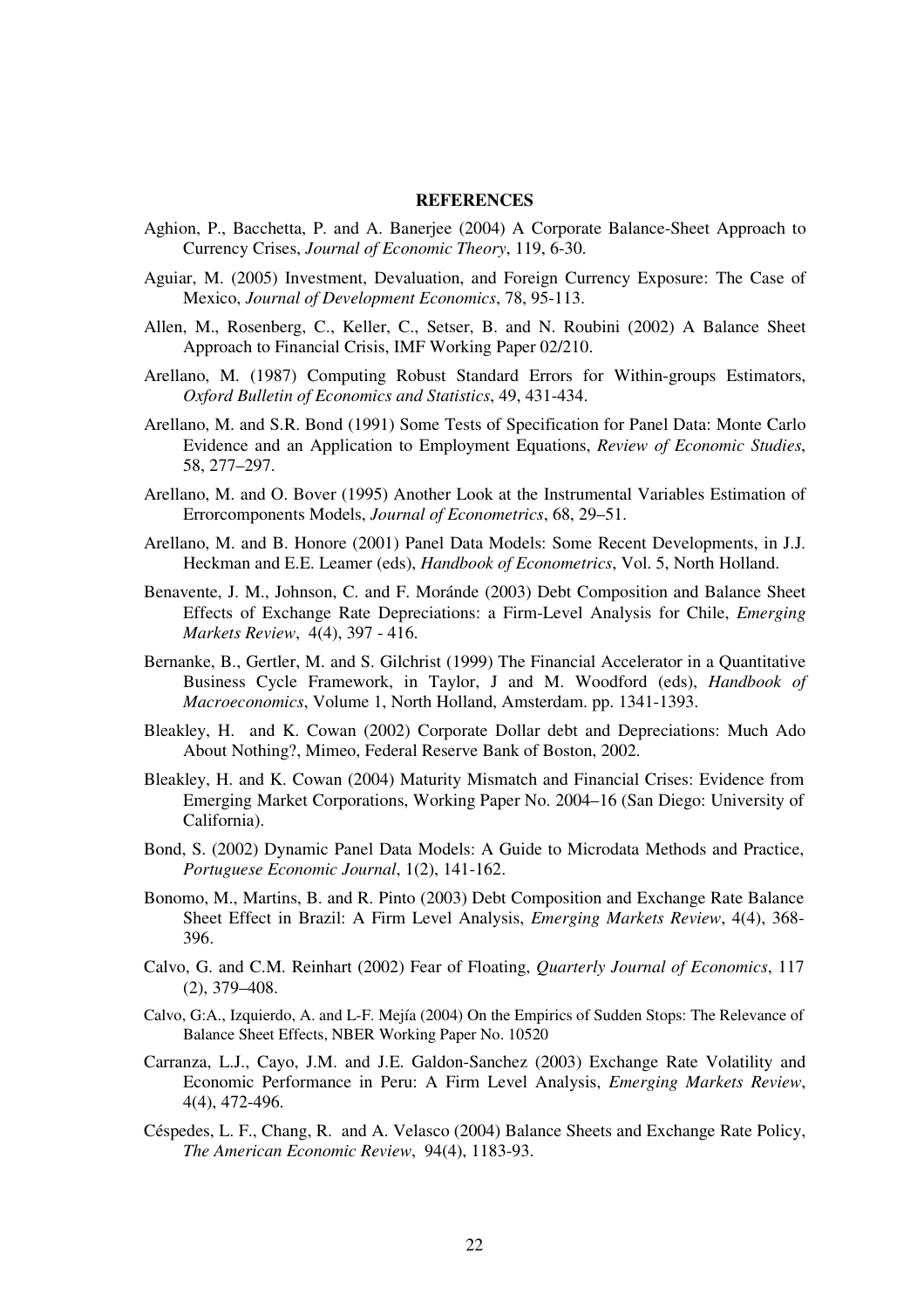- Classens, S., Djankov, S. and L. Lang (2000) East Asian Corporates: Growth, Financing and Risks, *Emerging Market Quarterly*, 4(1), 37-56..
- Cowan, K. and J. De Gregorio (2005) International Borrowing, Capital Controls and the Exchange Rate: Lessons from Chile, NBER Working Paper No. 11382.
- Cowan, K., Hansen, E. and L.O. Herrera (2005) Currency Mismatches, Balance Sheet Effects and Hedging in Chilean Non-Financial Corporations, Inter-American Development Bank, Working Paper No. 521.
- Cowan, K. and H. Kamil (2004) A New Database on Currency Composition and Maturity Structure of Firms' Balance Sheets in Latin America: 1990–2002, (unpublished; Washington: Inter-American Development Bank). Available at: www.iadb.org/res/files/databases/Cowan–Kamil.pdf.
- Díaz Alejandro, C.F. (1965) *Exchange-Rate Devaluation in a Semi-Industrialized Country: The Experience of Argentina, 1955–1961*, Cambridge, Massachusetts: MIT Press.
- Echeverry, J.C., Fergusson, L., Steiner, R. and C. Aguilar (2003a) Dollar Debt in Colombian Firms: Are Sinners Punished During Devaluations?, *Emerging Markets Review*, 4(4), 417-449.
- Echeverry, J.C., Fergusson, L., Steiner, R. and C. Aguilar (2003b) Hell, Heaven or Hedged: Debt, Devaluation and Firm Investment in Colombia, Mimeo, Inter-American Development Bank.
- Eichengreen, B., Hausmann, R. and U. Panizza (2004) The Pain of Original Sin, in Eichengreen, B. and R. Hausmann (eds.), *Debt Denomination and Financial Instability in Emerging-Market Economies*, Chicago: University of Chicago Press.
- Galiani, S., Levy-Yeyati, E. and E. Schargrodsky (2003) Financial Dollarisation and Debt Deflation under a Currency Board, *Emerging Markets Review*, 4(4), 340-367.
- Galindo, A.J. and L. Leiderman (2005) Living with Dollarization and the Route to Dedollarization, Inter-American Development Bank Working Paper, May 2005, Available at: http://www.iadb.org/res
- Galindo, A., Panizza, U. and F. Schiantarelli (2003) Debt Composition and Balance Sheet Effects of Currency Depreciation: A Summary of the Micro Evidence, *Emerging Markets Review*, 4(4), 330-339.
- Galindo, A., Izquierdo, A. and J.M. Montero (2005) Real Exchange Rates, Dollarisation and Industrial Employment in Latin America, *mimeo*, Inter-American Development Bank.
- Gertler, M., Gilchrist, S., and F.M. Natalucci (2003) External Constraints on Monetary Policy and the Financial Accelerator, NBER Working Paper No. 10128.
- Giavazzi, F., Pagano, M. and T. Japelli (2000) Searching for Non-linear Effects of Fiscal Policy: Evidence from Industrial and Developing Countries, *European Economic Review*, 44, 1259-1289.
- Goldstein, M. and P. Turner (2004) *Controlling Currency Mismatches in Emerging Markets*, Washington: Institute of International Economics.
- Harvey, C., and A. Roper (1999) The Asian Bet, in: Harwood, A., Litan, R. and M. Pomerleano (Eds.), *The Crisis in Emerging Financial Markets*, Brookings Institution Press, 29–115.
- IMF (2005) *Global Financial Stability Report: Market Developments and Issues*, Ch. 4, Washington DC.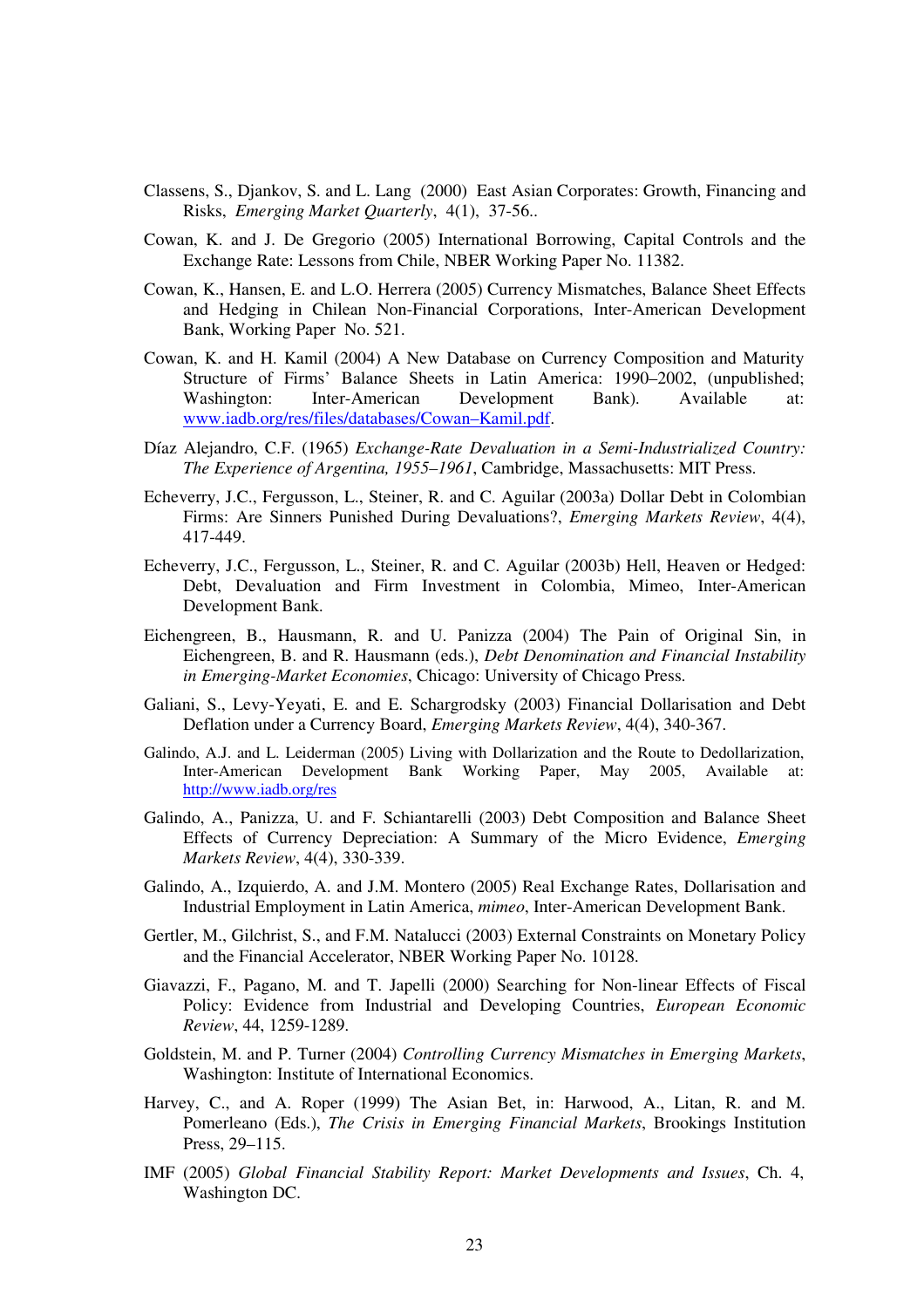- Krugman P. (1999) Balance Sheets Effects, the Transfer Problem and Financial crises, in Isard, P., Razin, A. and A.K. Rose (Eds.), *International Finance and Financial Crises: Essays in Honour of Robert P. Flood, Jr.*, Kluwer Academic Publishers, Boston, 31-44.
- Levy Yeyati, E. (2006) Financial Dollarisation: Evaluating the Consequences, Forthcoming, *Economic Policy.*
- Luengnaruemitchai, P. (2004) The Asian Crises and the Mystery of the Missing Balance Sheet Effect, Berkeley, United States: University of California, Department of Economics.
- Modigliani, F., and M. Miller (1958) The Cost of Capital, Corporation Finance, and the Theory of Investment, *American Economic Review*, 48, 261-297.
- Obstfeld, M. (2004), Globalization, Macroeconomic Performance, and the Exchange Rates of Emerging Economies, *Bank of Japan Monetary and Economic Studies*, 22(S-1), 29–55.
- Özatay, F. (2005) Monetary Policy Challenges for Turkey in European Union Accession Process, Central Bank of Turkey, Research and Monetary Policy Department Working Paper No. 05/12.
- Özmen, E. and D. Arınsoy (2005) The Original Sin and the Blessing Trinity: An Investigation, *Journal of Policy Modeling*, 27, 599-609.
- Pratap, S., Lobato, I. and A. Somuano (2003) Debt Composition and Balance Sheet Effects of Exchange Rate Volatility in Mexico: A Firm Level Analysis, *Emerging Markets Review*, 4(4), 450-471.
- Reinhart, C.M. ve K.S. Rogoff (2004) The Modern History of Exchange Rate Arrangements: A Reinterpretation, *Quarterly Journal of Economics*, Vol. CXIX No. 1, 1-48.
- Roubini, N. and B. Setser (2004) *Bailouts or Bail-ins? Responding to Financial Crises in Emerging Economies*, Institute for International Economics, Washington DC.
- Schneider, M. and A. Tornell (2004) Balance Sheet Effects, Bailout Guarantees, and Financial Crises, *Review of Economic Studies*, 71, 883-913.
- Singh, A., Belaisch, A., Collyns, C., De Masi, P., Krieger, R., Meredith, G. and R. Rennhack (2005) *Stabilization and Reform in Latin America: A Macroeconomic Perspective on the Experience Since the Early 1990s*, IMF Occasional Paper No. 238.